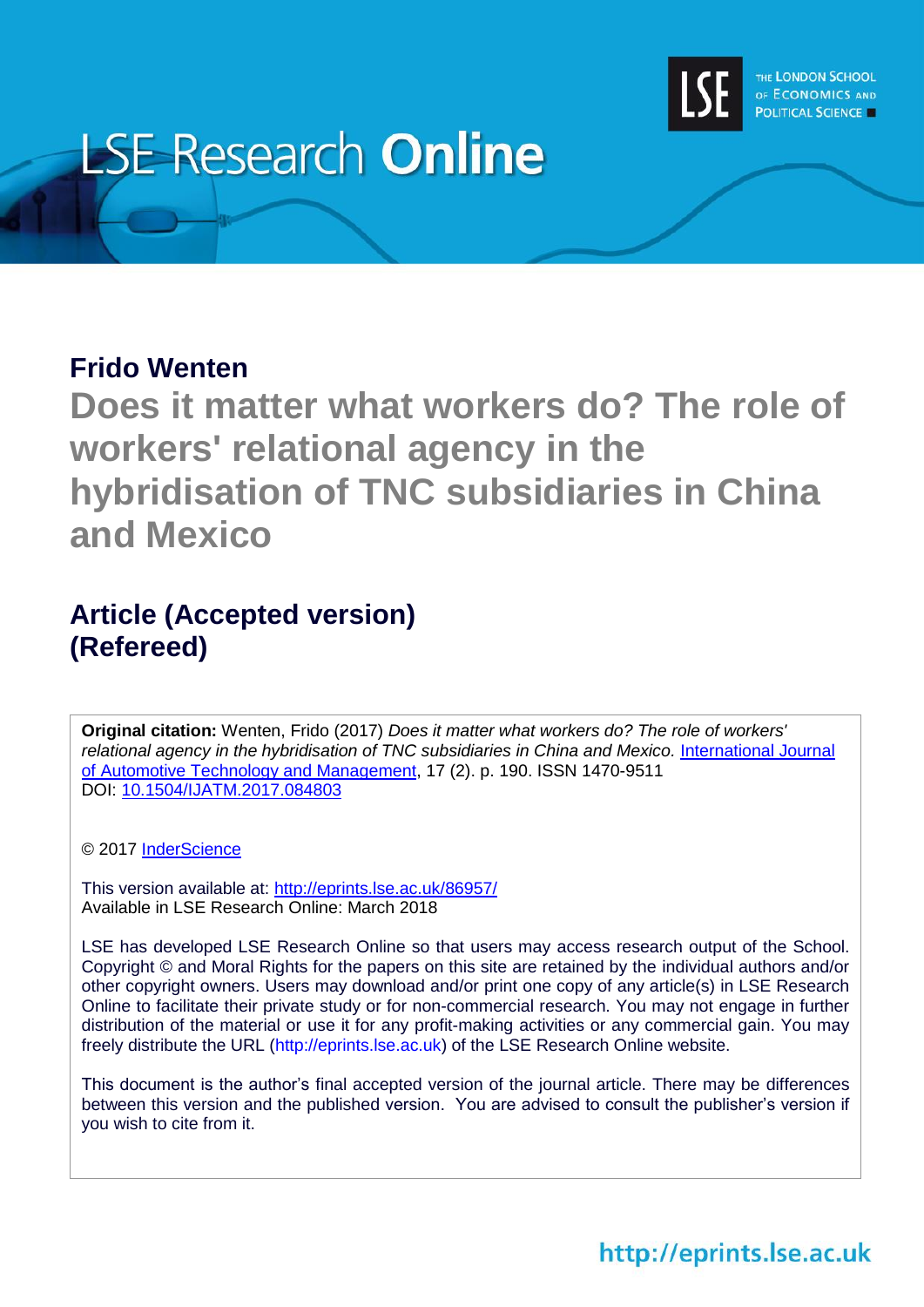## **Does it matter what workers do?**

## **The role of workers' relational agency in the hybridisation of TNC subsidiaries in China and Mexico**

**Frido Wenten**<sup>1</sup> fw4@soas.ac.uk

## **1. Abstract**

This article questions if the issue of hybridisation  $-$  or convergence and divergence – in the operations of global car producers is sufficiently addressed on the level of ideal typical "productive models" or other forms of static ideal types. Arguing that there are difficulties in accounting for dynamic change and process, I suggest a shift in attention to processes of relational agency between social agents on and beyond the shop floor. Based on empirical evidence on the Chinese and Mexican subsidiaries of one of the largest global car manufacturers, I argue that in these relational processes worker agency has to be considered as a factor that shapes institutional change and variety, as well as the actual performance of shop floor institutions. 

## **2. Keywords**

automotive industry; hybridisation; convergence; divergence; workers; labour; agency; China; Mexico.

## **3. Introduction**

 

In 1990 the MIT study *The Machine that Changed the World* (Womack et al. 1990) proclaimed the inevitable convergence of the global automotive industry in a "lean production" paradigm. At the same time, a parallel German research project (Jürgens et al. 1989) more cautiously suggested that the differences between global auto producers' production and sales strategies might not be overcome so easily. Over time the "lean production" hypothesis would be challenged by the idea of persistent divergence in company-specific "profit strategies" and "productive models" (Boyer & Freyssenet 2002; Freyssenet 2009). Rather than a uniform driving force towards convergence, the core assumption behind these twin-

 $1$  Frido Wenten is ESRC Postdoctoral Fellow of the "Global Challenges Research Fund" at the Department of Development Studies, School of Oriental and African Studies (SOAS); and Fellow at the Department of International Development, London School of Economics and Political Science (LSE).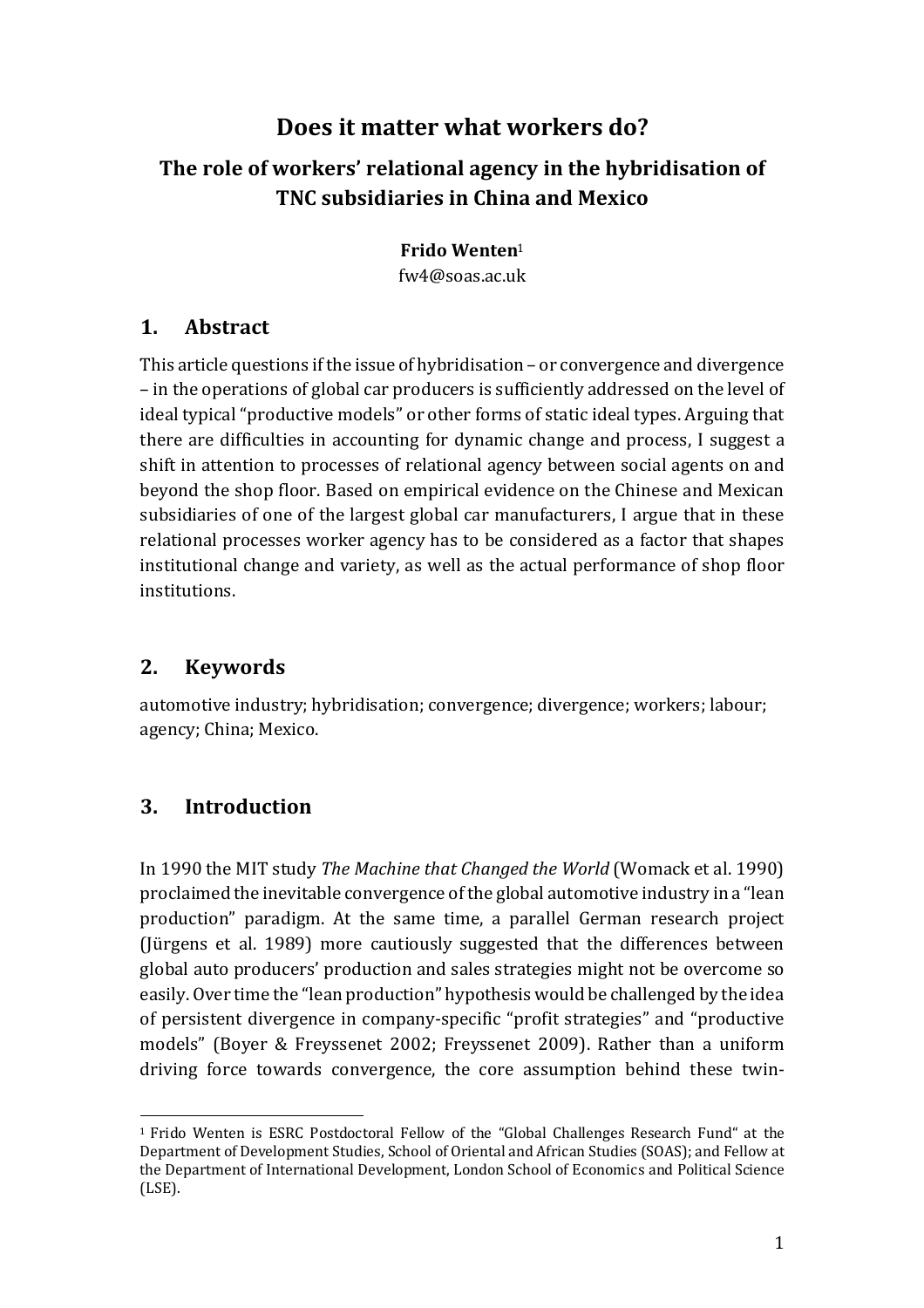concepts was that automotive manufacturers develop their internal rules, organisational principles and market orientation in accordance with the national institutional incentive structure, or "matrix", of their respective home country (apart from Boyer & Freyssenet 2002; and Freyssenet 2009; particularly Streeck 1992; Streeck & Kenworthy 2005).

Consequently arising from this assumption was the puzzle of what occurs when a transnational company with internal institutions modelled after the matrix of home country A opens a subsidiary within the different matrix of destination country B. This question triggered research interests beyond the "productive" model" approach proper, in particular on Japanese TNCs (e.g. Abo 1994; Boyer et al. 1998: Kumon & Abo 2004). The shared conclusion was that as a rule rather than full application of the parent company model, some form of adaptation to local specificities occurs, which results in a hybridised model for the subsidiary plant. Dominant in the aforementioned studies has been an interest in deciphering the actual elements that converge or diverge between parent and subsidiary plant, in order to construct from their different combination certain patterns, models or types. This procedure has enabled constructive and increasingly complex crossand within-company comparisons (e.g. Boyer et al. 1998; Freyssenet 2009). What has attracted less attention though is the role of agency in the hybridisation process – for example in strategic decision-making or the day-to-day operations of a plant – that could help to move from comparative static modelling to causal explanation. What is more, the advances that have been made in this direction  $$ for example by Kostova and Roth (2002) or Becker-Ritterspach (2009) – have introduced a perspective on processes of agency that focuses on vertical interactions between management of parent and subsidiary plant, and/or on the interaction of management and (local) policy makers. What has remained largely absent is an analysis of the agency of non-elites  $-$  in this case: workers.<sup>2</sup>

In this article I argue that worker agency  $-$  in relation to that of other agents  $-$  has the potential to deflect managerial strategy into unintended consequences; and defy the purpose of shop floor governing institutions. On the one hand, certain cataclysmic eruptions of relational agency evoke institutional changes that are inexplicable within an institutionalist framework alone. And on the other, diverging forms of everyday practices of workers and managers on the shop floor can alter the actual performance of institutions, helping us to explain actual converging or diverging dynamics without equating these to functional effects of a particular institutional design. In other words, the actual performance of institutions or "productive models" – beyond their purposive design – hinge upon

<sup>&</sup>lt;sup>2</sup> This is not to say that the need to take worker agency into account on a theoretical level has not been acknowledged (e.g. Boyer 1998). Empirically though, the impact of worker agency has rarely been researched - and if so, has mostly been substituted for an analysis of the agency of union or work council representatives (e.g. in Jürgens et al. 1989).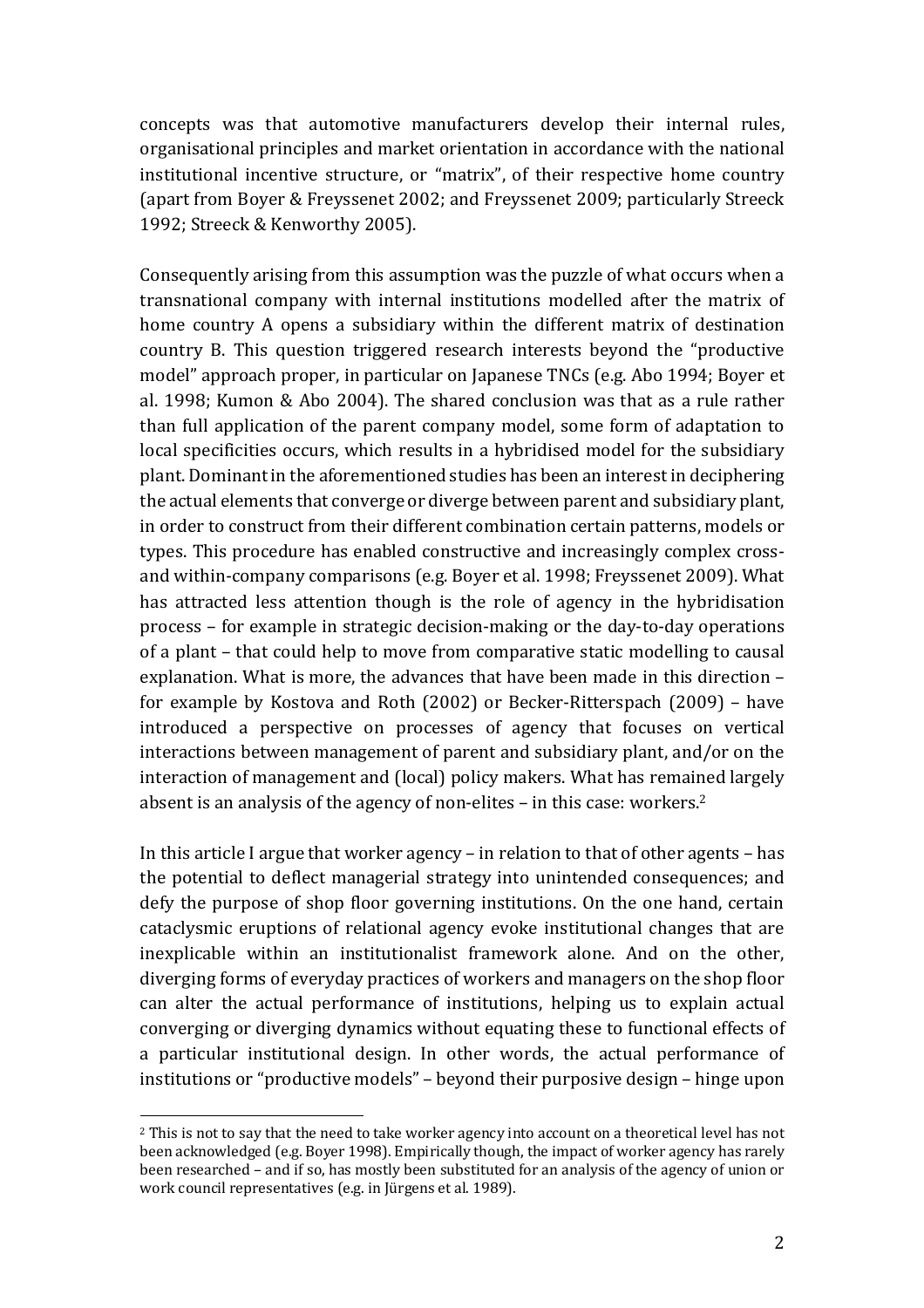how horizontal and vertical relations between managers and workers are constituted and pan out in reality.

After a revision of the shortcomings of the "productive model" and similar approaches, the remainder of the article contrasts comparative statics on technological composition; remuneration systems; the organisation of work and time; and training processes at one of the largest global car producers' subsidiaries in China and Mexico to past and present agency within and between their workforce and management. It descends via three sections from a more significant instance of worker agency shaping institutional change; to the less visible impact of everyday forms of relational agency on the shop floor; and to the contrasting case of absent worker agency in shaping the technological composition of the production process. The information it draws on has been obtained through shop floor observations and over 80 interviews during two sixmonths periods of fieldwork in each Mexico and China between September 2012 and September 2013. Problem-centred interviews were carried out with participants chosen through purposive sampling, according to function and status: managers, union personnel, permanent, and temporary workers. This choice was made due to restricted access, at the cost of a statistically non-representative sample. To approximate analytical representativeness of factual information, interviews were undertaken up to a point of saturation, when common themes became visible and information overlapped significantly; and the information was, where possible, triangulated with company or other official records, as well as secondary data and existing studies (e.g. Lüthje et al. 2013; Zhang 2014; Juárez Núñez et al. 2005).

## **4.** Limitations of ideal-typical modelling

 

Profit strategies and productive models are the result of decades of inductive research and should be taken as "a largely unintentional process for creating an external relevancy and internal coherency for [...] technical, organisational, managerial and social changes" (Boyer & Freyssenet 2002, p.23). Once conceptualised, they are essentially ideal types - or "heuristic devices" (Hollingsworth & Boyer 1997, p.20) – that give meaning to a complex reality by providing a template against which historical analogies and deviance can, in Weber's terms, be "comparatively measured" (Weber 1988, p.199). As Weber recognised, this procedure bears the danger of "telescoping theory and history" (ibid.  $p.204$ ), that is, of tailoring history to the properties of the ideal type. And what he suggested as a solution was to emphasise that logical conceptualisation and empirical reality are two radically different and incommensurable domains.<sup>3</sup>

<sup>&</sup>lt;sup>3</sup> This notion seems to be shared by at least some proponents of the institutionalist tradition. Hollingsworth and Boyer for example argue that ideal types "are not meant to be descriptive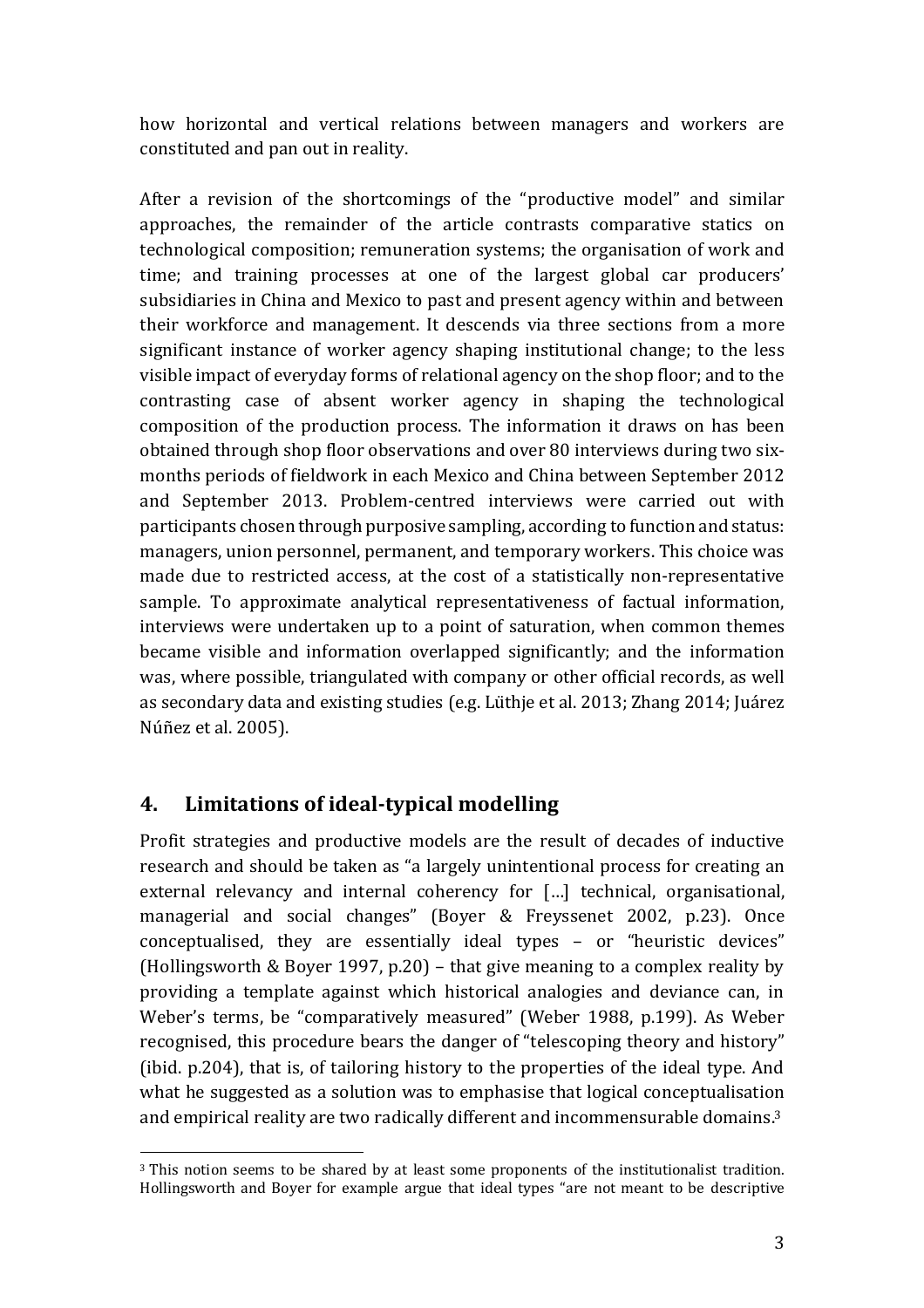On this basis Weber suggested a procedure shared by the "productive model" approach - and the institutionalist tradition more generally - that I call *typologism*: "comparative measuring" results in the construction of new idealtypes, or at least sub-types, in each case of historical deviation.<sup>4</sup> Reality is ordered through an ever-increasing number of types, models and regimes, which combine common elements in different ways. Surely this method is a powerful tool to debunk myths of convergence in one single ideal type  $-$  such as the prediction of the homogenous spread of lean production across the entire automotive industry (Womack et al. 1990). And it also gives us a certain "roadmap" as to where to look for significant elements affecting the operations of a certain company. However, as in Weber's method of ideal type construction, there is a serious difficulty to explain causality and process from the static character of a productive model. Even if we had the most complete list of elements that in their differential combination make up individual ideal types, it will never be possible from within this logic (alone) to actually find explanations as to *why and how* this type emerged or transformed in the way it did. Taking this back to the initial question, there is a range of factors that suggest either a tendency towards convergence or towards divergence of productive models between a parent company and its subsidiaries. Table 1 lists a few of these factors, which could however be extended at will.

| Convergence                       | <b>Divergence</b>             |
|-----------------------------------|-------------------------------|
| <b>Technological Rigidities</b>   | <b>Cost and Profitability</b> |
| Shared Platforms/Modular          | Quantity/Quality              |
| Production                        |                               |
| Global standards (e.g. ISO norms) | Ownership Structure (Joint    |
|                                   | Ventures?)                    |
| <b>Free Trade Agreements</b>      | <b>Local Market Structure</b> |
| <b>Home Country Institutions</b>  | Local Institutions            |
| <b>Global Suppliers</b>           | Local Suppliers               |
| Open Capital Markets              | Labour Supply and Skills      |

#### Table 1: Factors suggesting convergence or divergence

 

Factors such as shared platforms, technological rigidities (e.g. operations requiring particular machinery), global norms, the impact of the home country institutions on corporate governance etc. suggest that companies will reproduce

statements about specific firms, industrial sectors, or individual firms at specific periods of time. Rather, they are heuristic devices to sensitize us to possible interrelationships that might exist among a broad set of variables or social categories." (Hollingsworth & Boyer 1997, p.20)

<sup>&</sup>lt;sup>4</sup> In another self-criticism, Hancké has pointed out: "One of the problems with such expanding typologies is that ultimately one could claim that every capitalist country has produced its own 'variety', in which at least one institution or combination of institutions is historically specific, and therefore different from other related types." (Hancké 2009, p.15)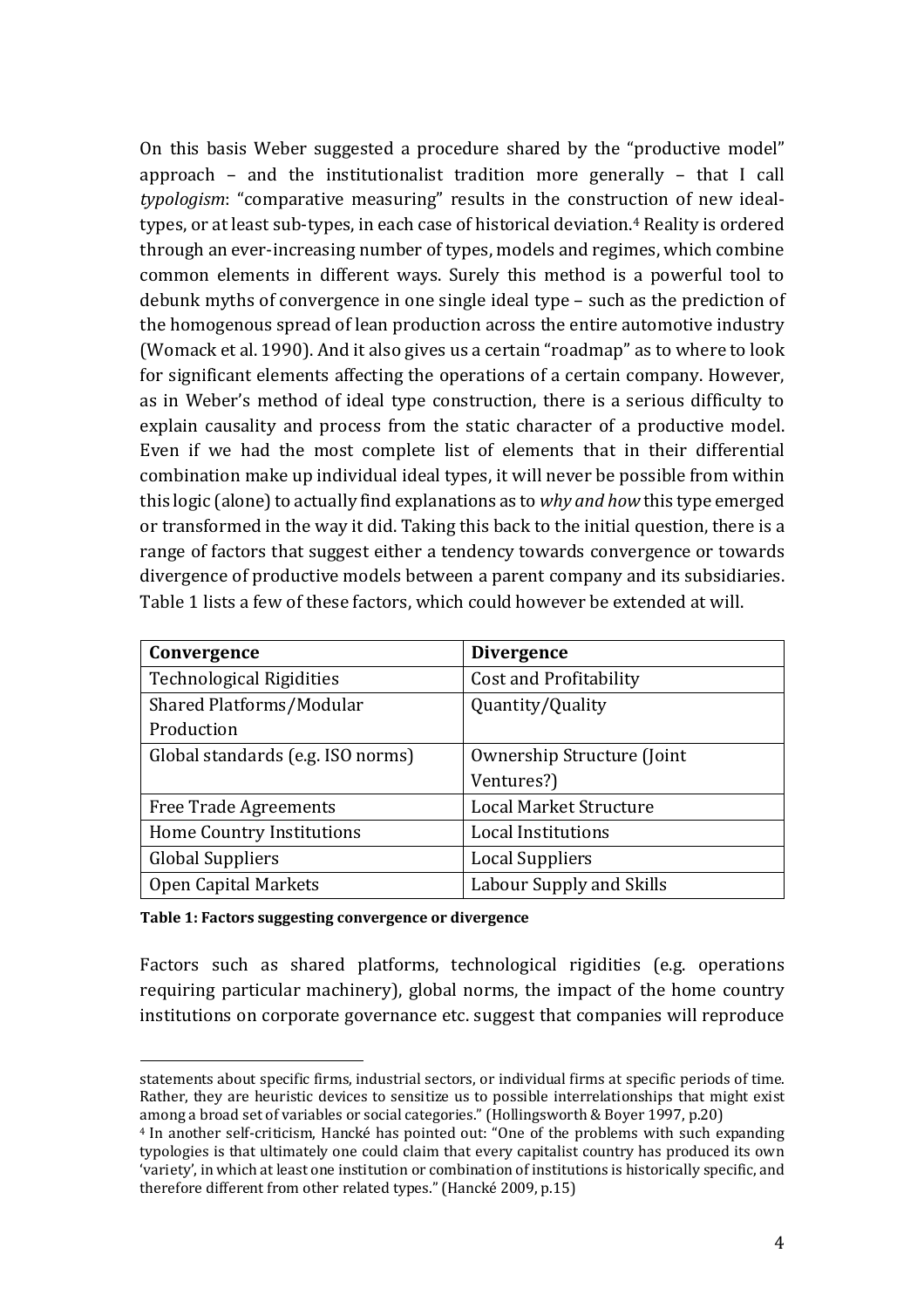the productive model of their headquarters abroad. Cost differentials, different market structure and size, local regulations and norms, a different model range, different ownership structure in case of joint ventures etc. on the other hand are factors that suggest a high degree of divergence in the productive model of foreign subsidiaries. Naturally, the most likely outcome in any empirical case is some form of hybridisation that combines converging and diverging elements (Abo 1994; Boyer et al. 1998; Kumon & Abo 2004; Becker-Ritterspach 2009) - but it is not from establishing a list of factors itself, or from their particular combination, that we can draw conclusions as to *why and how* a hybrid productive model emerges.

If these models are strictly speaking the final result and not the starting point of historical-empirical inquiry, then factors external to the productive model must exist that explain its emergence and transformations. This paper suggests that human agency, particularly in a relational form between social groups, becomes an important analytical issue for (at least) two reasons. On the one hand, to demonstrate a causal relationship between institutions/productive models and behaviour, the *effects* of the institutional matrix require occasional empirical reference to what social agents "actually do" with the constraints and options provided to them. On the other hand, in order to explain the *emergence and change* of institutions/productive model, the reverse relation needs to be examined, namely how what social agents "actually do" transcends the institutional matrix, which might lead to unintended dysfunctionalities or trigger institutional adaptation. 

## **5. The case**

German Company X developed into one of the largest global producers of low and medium-priced passenger cars after World War II. With sales of 5.04 million units in the first half of 2015 it was briefly the world's largest car manufacturer (Cremer & Funakoshi 2015), uniting twelve independent motor vehicle brands under one company group and running production facilities in 21 countries. In the productive model approach, Company X has been said to pursue a "volume and diversity" profit strategy, characterised by the mass production of a wide range of models. This in turn rests on a "productive model" of polyvalently skilled workers, quickly adaptable machinery, a high degree of outsourcing, and the ability to quickly integrate innovations developed elsewhere (Boyer & Freyssenet 2002, chap.6). Due to its public-private ownership structure at the headquarters, its cooperative industrial relations and extensive collective agreements Company X has also been heralded as an archetype of German "neo-corporatism" (Streeck 1992; Jürgens 2009).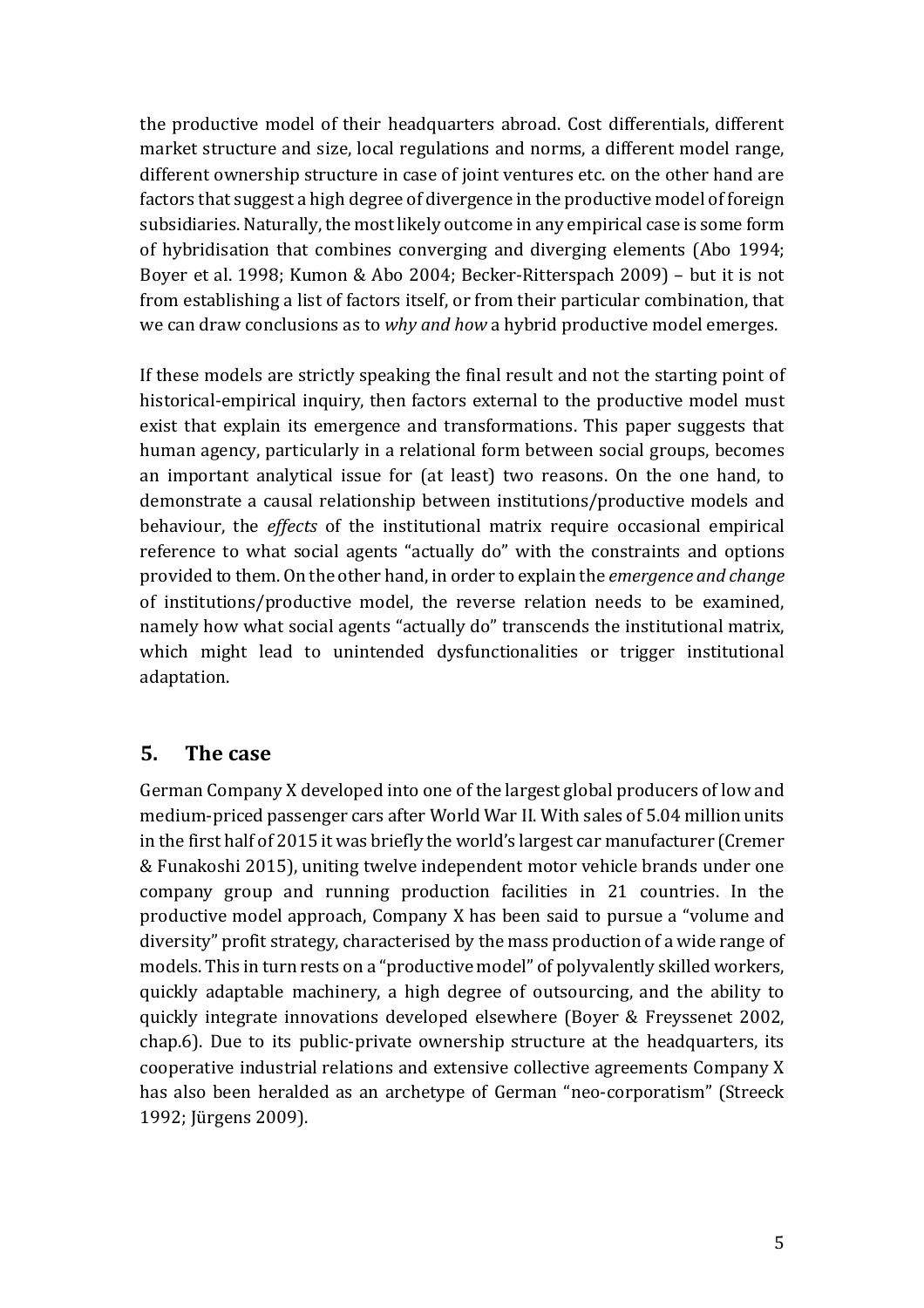Company X opened its first Mexican and Chinese plants in 1964 and 1984 respectively, mainly with the aim of accessing the shielded domestic markets of the two countries (Bennett & Sharpe 1985; Thun 2006; Chin 2010). In 2015 the company group operated three manufacturing plants in Mexico and fifteen in China, all of which had been opened after 2009 (Figure 1).



Figure 1: Company X corporate structure in China and Mexico, 2015

 

Both the Mexican and Chinese main plants are comparably large, with more than 10,000 direct and 5,000 indirect employees – the Mexican main plant employed a total of about 18,000 workers in 2012, while the main plants of the two join ventures of Company X in China had workforces of around  $(IV1)$  and above  $(IV2)$ 20,000 in 2013. Around a quarter of direct employees were temporary workers in Mexico and at JV2, with no data being available for  $\frac{1}{10}$ .<sup>5</sup> These workers were directly hired by Company X in Mexico, while in China they were "dispatched" by labour agencies.<sup>6</sup> The share of female workers in production was low, between 5% in Mexico and 2% at JV2, but in administrative and service jobs it was around twice as high in the Chinese JVs as in Mexico  $(24/21\% \text{ versus } 12\%)$ . The subsidiary assembly plants in China were all significantly smaller, with projected workforces

<sup>&</sup>lt;sup>5</sup> Officially *JV1* does not employ temporary agency workers. This, however, is only partly correct, as the Chinese side of the joint venture runs its own labour agency. Due to the particular ownership structure the dispatch workers it hires do not appear as such in official statistics.

 $6$  To speak of permanent employment for the Chinese case is slightly misleading, because directly employed workers also only possess temporary (one to three year) contracts, which are however customarily renewed (see also Jürgens & Krzywdzinski 2015).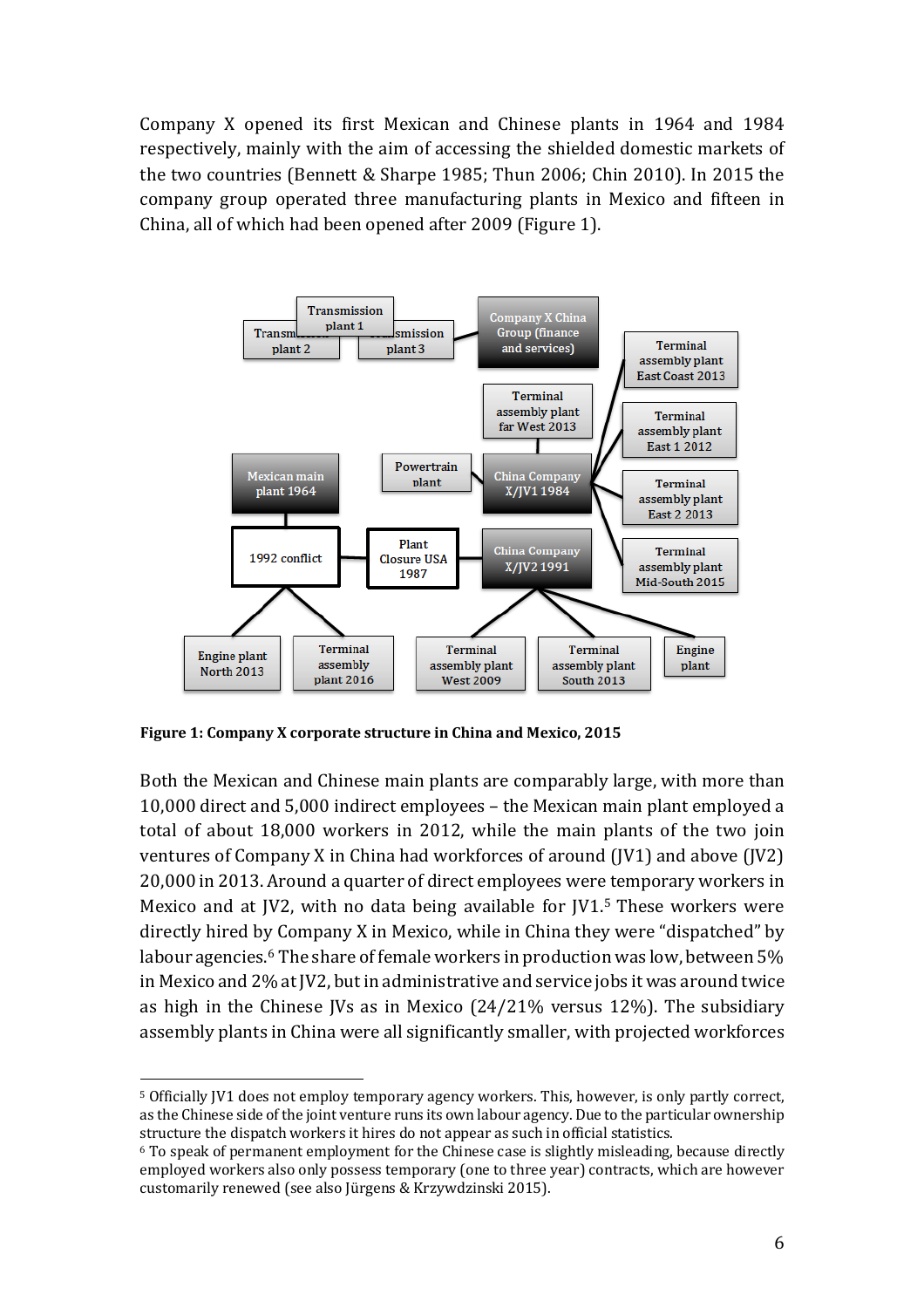of around  $6,000$  to  $8,000$  direct workers – none of these plants ran at full capacity yet in 2013. Similarly, the new Mexican assembly plant that began to be staffed in 2016, would have a smaller workforce. The majority of the workforce was composed of residents from the surrounding areas, while in China temporary workers could also be hired from distant provinces via recruitment agencies.<sup>7</sup> The most significant difference between the Mexican and Chinese ventures, however, was the age composition of the workforce, with an average age of over 45 in Mexico and around or even below 30 in China. This was mainly due to the maturity of the respective plant and continuous expansion and hiring in China. Temporary workers were in both cases in their early twenties, as they were hired from vocational schools or high schools.<sup>8</sup> Concealed in the Chinese case is however the fact that at least IV2 made extensive use of student interns from vocational schools, who worked at the plant for either six months or a year and were in their late teens or early twenties. Zhang (Zhang 2014, p.70) estimates that interns can make up about a third of the workforce in labour intensive departments, which was confirmed in my interviews.<sup>9</sup>

There were two further aspects that set the cases apart. First, vertical relations within management differed, due to the joint venture structure in the Chinese case. While the Mexican plant was staffed with single (usually Mexican) department heads, each department in the Chinese joint ventures was headed by both a Chinese manager of the respective SOE, and a German manager of Company X. Exempted from this rule were Human Resources. This meant that managerial decisions in China did not mirror Company X decisions in a one-to-one fashion – and that the area of employment relations in particular was beyond immediate influence (but also responsibility) of the German side. Second, Company  $X$  in Mexico had an independent enterprise union with a rich tradition of rank and file activism, strikes and campaigns - as well as union infighting and conflicts between grassroots movements and union leaders. The Chinese trade union on the other hand was tightly controlled by party and management, which is typical for branches of the All-China Federation of Trade Unions in state owned enterprises. Neither workers nor union leaders, who held former or parallel managerial positions, had any interest in using the union as a vehicle for interest representation or worker agency.<sup>10</sup> These relations did neither differ significantly between the two JVs nor between subsidiary plants in different geographic areas of China. While most plants of JV1 are concentrated in the same province, JV2 has subsidiaries in West and South China. Because it is a large centrally controlled

 $7$  The trade union chairman of a JV2 subsidiary estimated that around 90% of the workforce were local residents; JV2U1.

 $8$  This is not a statistically representative result, but an estimate from interviews with workers.

 $9$  It was not possible to clarify how these interns count towards the overall employment figures.

<sup>&</sup>lt;sup>10</sup> Interviews with workers JV1DW1,4 JV1FW2,3,5 and JV2FW1,2; interviews union officials JV2U1,2.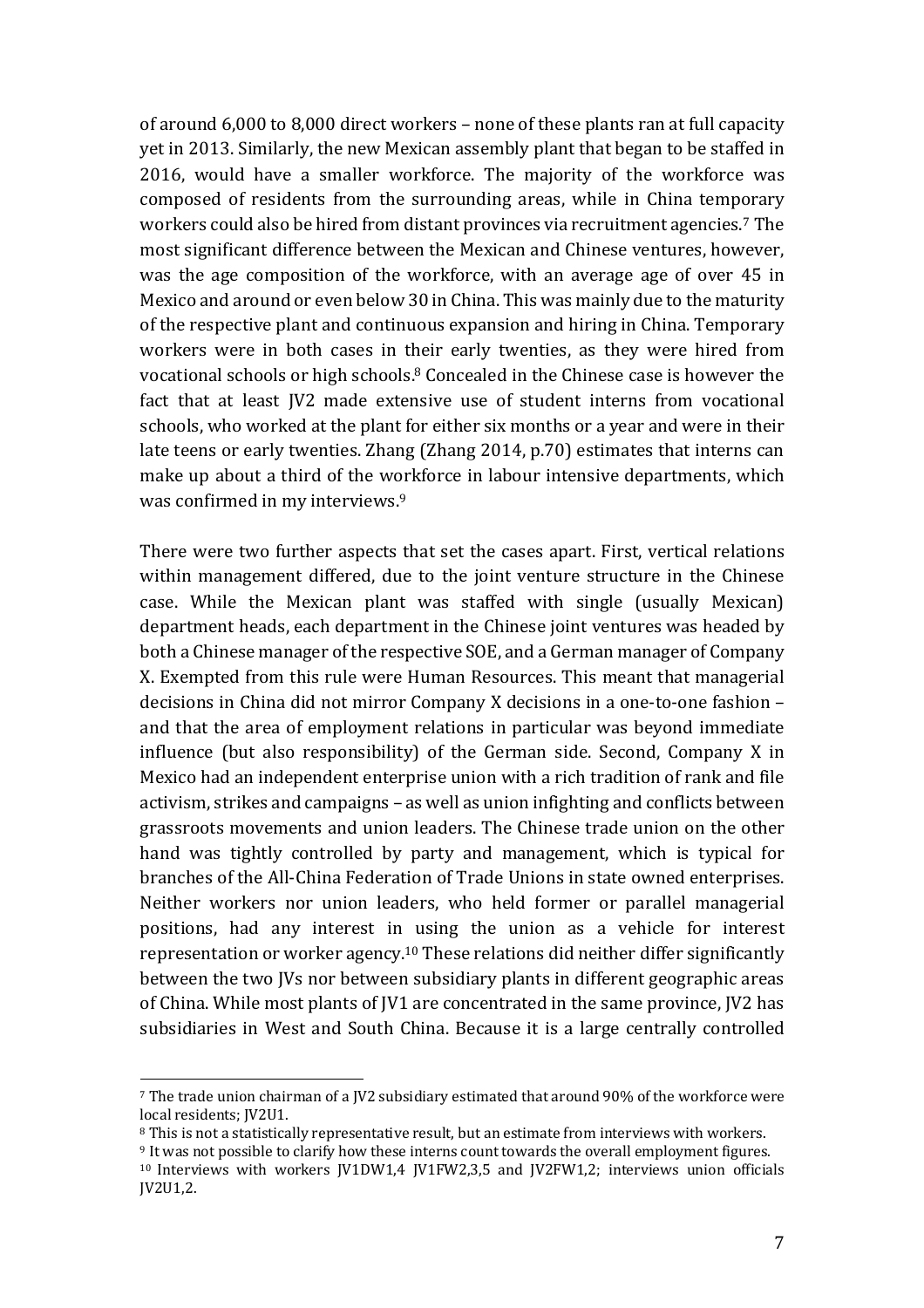SOE, its trade union leaders have sufficient leverage to refuse adaptation to the more reform-oriented environment in South China.<sup>11</sup> If over time regional differences in worker agency – for example higher labour turnover and a higher propensity to strike in South China (Pringle 2011; Chan 2014; Elfström & Kuruvilla  $2014$ ) – will have an impact on the recently opened Southern subsidiary of JV2 remains to be seen.

## **6. Institutional change and relational agency – The 1992 strike in Mexico as a watershed**

Before I shed more light on the shop floor institutions and their performance in Company X's plants in China and Mexico for more recent times, it is crucial to mention the in many regards decisive turning point in the organisation of the Mexican main plant. In 1992 a newly elected union leadership signed a secret agreement with Company X to experiment with meritocratic remuneration schemes, teamwork, and outsourcing. This sparked a month-long wildcat strike against management and union leadership, during which the enterprise fired the entire workforce. After blacklisting over 1,000 activists it rehired the remaining 12,000 workers under a new collective contract that introduced the aforementioned institutions across the board. It also imposed new union statutes that eliminated the layer of shop stewards, who had been the backbone of preceding union strength. Crucial to the escalation of the conflict was that for the preceding five years labour struggles had prevented the implementation of structural and institutional changes, which the enterprise envisioned in preparation for North American exports after the closure of its sole US production site in 1987 and the dawn of NAFTA.<sup>12</sup>

The analytical relevance of this event resides in two interrelated aspects that demonstrate the explanatory relevance of relational agency. First, the event itself was neither predictable by the pre-1992 institutional matrix, nor could the latter explain the behaviour and strategies of different stakeholders during the conflict (i.e. structures/institutions fail to explain event and behaviour). And second, the actual institutional change that was implemented after the conflict – discussed in more detail in the next paragraphs – is not explainable *post hoc* as a functional transition, but instead as a result of the strategic interaction of the different stakeholders involved (on this point I share much of the argumentation of Pries 1993). Some of the old institutions where abolished, others transformed, and new ones established – why this occurred in the form it did can only be explained from

<sup>&</sup>lt;sup>11</sup> Interviews city- and province-level union leaders South China, SCU1, 2.

 $12$  This conflict has been well documented, with different analytical conclusions (Juárez Núñez 1993; 2006; Pries 1993; Healy 2008; Wenten 2016). Unfortunately the details of the conflict are beyond the scope of this article.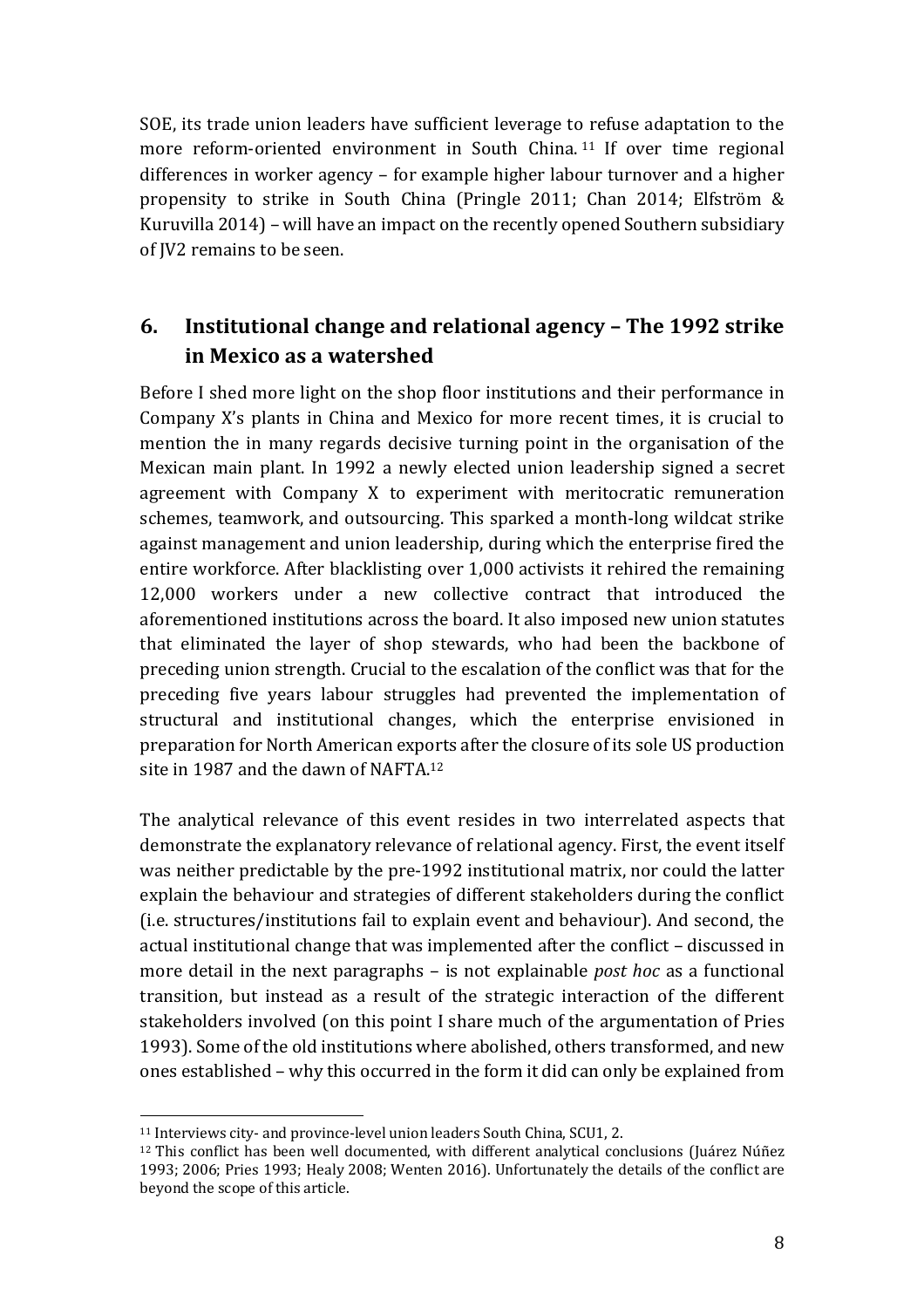the interactions of policy makers, managers and workers (i.e. institutional change is driven by relational agency). $13$ 

While we can therefore speak of an impact of worker agency on institutional change in the Mexican case, there is no equivalent event in the history of the Chinese JVs. The initial implementation of shop floor institutions in the Chinese case has for the most part been at pure managerial discretion<sup>14</sup> – which does however not preclude that worker agency might have an impact on their actual day-to-day functioning.

## **7.** Divergence – Conflict and compliance in the organisation of **production**

Beyond the occurrence of watershed events, I will emphasise that the performance or effects of shop floor institutions, once implemented, depend on how everyday forms of relational agency unfold. Essentially I suggest that divergent forms of this agency cause a divergence in institutional performance. The particular ways production was organised in the two cases depended the actual power of managers and workers to influence strategic decisions and dayto-day operations in their favour. On the basis of a closer analysis of remuneration systems, training practices and the organisation of work on the shop floor, I will stress three observable forms of worker agency deflecting managerial interests into unintended results. These forms are routinized bargaining practices through established union structures; open or silent non-cooperation and refusal; and exit strategies. These forms correspond roughly to thematic areas of remuneration; the organisation of work and time; and training.

## **7.1. Contracts and remuneration**

 

In both China and Mexico, Company X had implemented meritocratic wage systems. However, wage setting was a unilateral decision of the Chinese management in JV1 and JV2 – although the union leadership was consulted in the decision making process - while in Mexico collective agreements and union-led wage bargaining remained important institutions. The 1992 conflict, however, had severely altered and curtailed union power. In both cases, the real workings

 $13$  The emphasis on a watershed event differs from the leitmotiv of "punctuated equilibrium" (North & Weingast 1989; Weingast 2002) or "path-dependency" approaches (Mahoney 2000) in that the event is not contingent, and neither is its result arbitrary nor "relatively determined" - but instead, it is the outcome of a specific balance of forces between different social agents and the processes of relational agency between them.

 $14$  That this has worked itself out rather smoothly – at least in the post-WTO period, when the restructuring of SOEs and related protests had been concluded - can also partly be attributed to the fact that in an expansive dynamic of opening new facilities new institutions can be implemented in the absence of any worker influence (in China).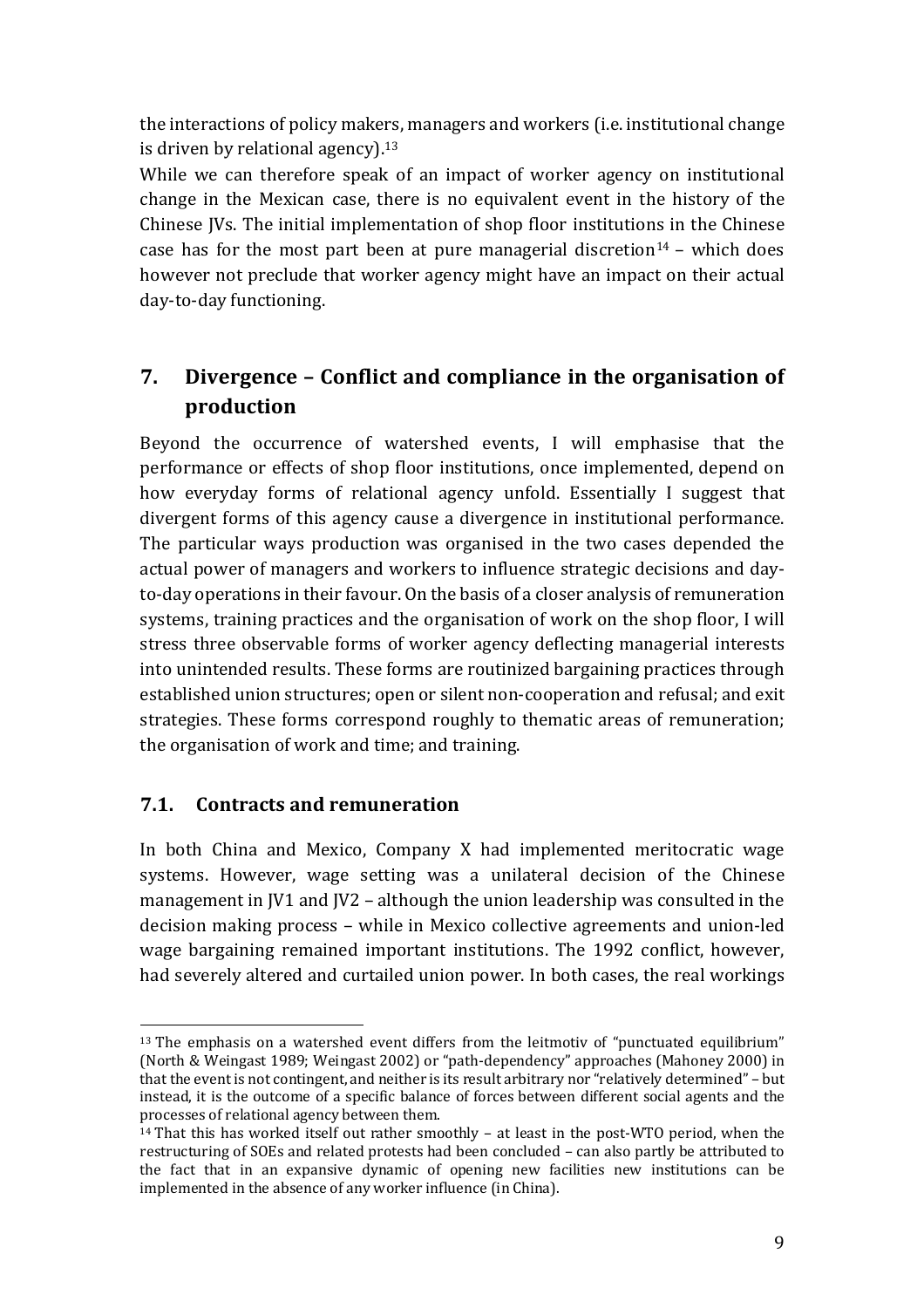of meritocratic remuneration depended on their implementation in the particular force field of management-worker relations – and as these differed, so did the use and effects of broadly similar remuneration systems.

Wages, working hours and tasks in Mexico were directly regulated by the company-specific collective agreement, which was subject to annual renegotiation. In 2012 workers were grouped into 23 bands of twelve pay grades, ranging from  $$5,280$  to  $$18,156$  per month, depending on work area, status (worker, specialist, team leader) and performance.<sup>15</sup> These wages were the second highest in the automotive industry in Mexico (Covarrubias 2014), and well above the 2012 Mexican minimum wage of \$1,911 per month.<sup>16</sup>

In the Chinese case, collective agreements had the status of a non-negotiated baseline for management-union relations, established at the foundation of the enterprise. Wages at both JV1 and JV2 were regulated in individual contracts, which subdivided them into base pay, benefits and allowances and the so-called "floating wage" – the latter mainly referring to efficiency wages and premiums.<sup>17</sup> Blue collar workers at JV1 were subdivided into ordinary and skilled workers (*Facharbeiter*); and at JV2 into five separate, but partly overlapping pay bands increasing with rising skill level and complexity of tasks (for a detailed discussion see Jürgens & Krzywdzinski 2016, p.209ff.). In the summer of 2013, the base wage for ordinary workers was  $42000$  at JV1; and  $41,300$  at JV2, which in both cases was about ¥200 above the local minimum wage. The average monthly net income at JV1 was  $44,000$  to  $45,000$  (USD 650-810) for ordinary formal workers and  $\text{\texttt{43,000}}$  to  $\text{\texttt{44,000}}$  (USD 485-650) for dispatch workers in 2013; at JV2 the figures were \{\partigmags}3,500-4,500 (USD 565-730) and \\partigmags2,800-3,200 (USD 450-515), respectively.<sup>18</sup> This implies that up to  $50\%$  (JV1) or even  $60\%$  (JV2) of formal workers' monthly net earnings could depend on potentially variable overtime

 $15$  Company X in Mexico divides the workforce into three categories: ordinary workers *(técnicos*); "specialist<sup>"</sup> workers (*especialistas*, similar to the German *Facharbeiter*), such as maintenance workers; and team leaders. Ordinary workers can climb up a scale of sixteen levels; and their team leaders an additional four. Specialists have an entry salary equivalent to the tenth level for ordinary workers and can increase their salary along another eleven levels. Specialist team leaders are grouped into two levels at the top of the pay grade. The lowest level salary for an ordinary team leader is 2.3 times that of the lowest level salary for an ordinary worker; for specialists the ratio is 2:1. 

<sup>&</sup>lt;sup>16</sup> Different from China, it is not merely difficult but sheer impossible to survive on the Mexican minimum wage as a single source of income.

<sup>&</sup>lt;sup>17</sup> In some cases "floating wage" also includes aspects of a "functional wage", i.e. premiums based on a worker's rank (Lüthje et al. 2013, p.67). The term "floating wage" dates back to China's economic reforms in the 1980s that allowed  $SOEs$  to retain a certain percentage of their profits for redistribution amongst the workforce. The percentage of the floating wage in the overall wage bill was supposed to be fixed - initially at no more than 5%, which by 1993 had already increased to 23.3% on average (Meng 2000, p.83f.).

 $18$  Information gathered from workers' payslips and interviews with workers and managers.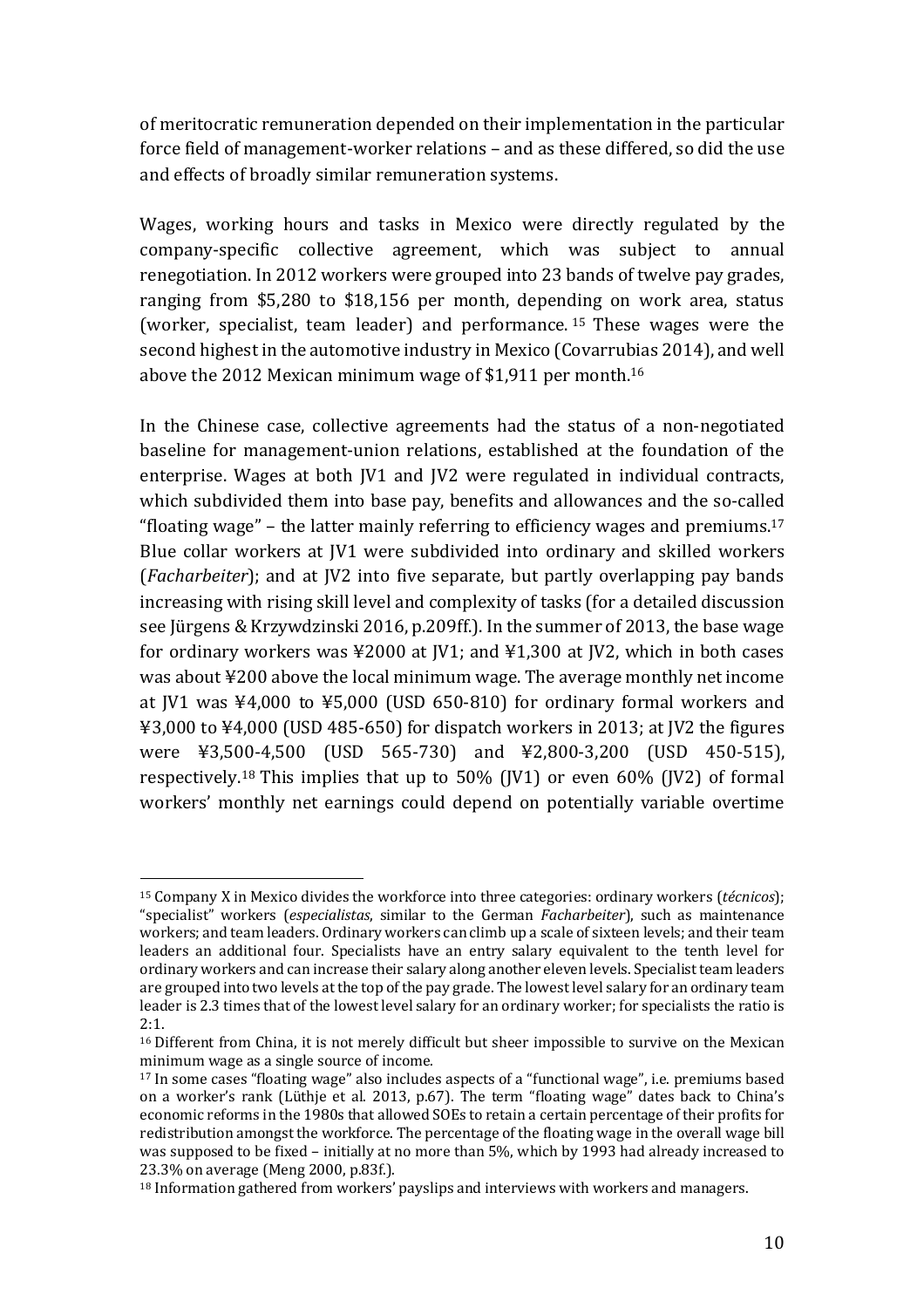benefits, individual or company performance.<sup>19</sup> Due to the high number of orders, this share in itself was however relatively stable. Wages at Company X compared favourably to Asian (i.e. Japanese and Korean) joint ventures with workers' median annual cash income being  $442,732$ , but were rather low if compared to other European and American companies (¥62,354) (Puxin Management Consulting Co., in Zhang 2014, p.76).

Although both Chinese and Mexican remuneration systems were strongly based on performance evaluations, their actual functioning compares quite differently. In Mexico workers' climbing the pay grade depended fully on individual appraisals, but the daily wage associated with each pay grade/band was predetermined by the collective agreement and was re-negotiated each vear. Any additional benefits, allowances, premiums and bonuses were calculated as ratios of the respective worker's daily salary. This system was the result of the union's defeat in the 1992 conflict and the consequential abolition of seniority wages. While the allocation of individual workers to their respective grade/band was subject to (monthly) meritocratic evaluations, collective bargaining over annual wage increases and the number and spread of pay grades was institutionally retained. Unless the enterprise was able to impose a pay freeze, all workers would receive an annual nominal pay rise as an effect of collective bargaining.

In China, most premiums and overtime pay were similarly calculated as percentages of the base pay, but the latter was not subject to regular collective negotiations. Upon hiring, workers were placed in certain pay grades according to skill level, tasks and employment status. In addition to premiums from monthly individual appraisals and overtime benefits, a major part of workers' income depended on *company* performance-based bonuses distributed at the discretion of the enterprise in the form of double wages and/or mid-year or year end bonuses (the latter alone can account for up to 25%, Lüthje et al. 2013, p.55).<sup>20</sup> Different from temporary workers in Mexico, dispatch workers in China were not eligible for the full amount of premiums and bonuses. As a consequence, salaries amongst individual workers showed a wide spread (a point stressed as well by Jürgens & Krzywdzinski 2016, p.214ff.); and there was no automatic progression in income of any sort.

The implications were twofold. On the one hand, workers in both cases complained about nepotism and a lack of transparency in the appraisal process,

<sup>&</sup>lt;sup>19</sup> Calculations based on workers' payslips; author's field notes; interviews with Chinese workers IV2FW1, IV2DW2,3; Chinese managers IV2CM1,2,3; German senior manager IV1GM.

 $^{20}$  Here it is important to distinguish between "premiums" that depend on individual appraisals; and "bonuses" depending on company performance. Bonuses were distributed to the workforce in times of high sales, without transparent procedure and without workers having a formal entitlement to them. Complaints at  $[V1]$  arose during the financial crisis, when the enterprise reduced these bonuses, interview worker JV1FW4; online forums.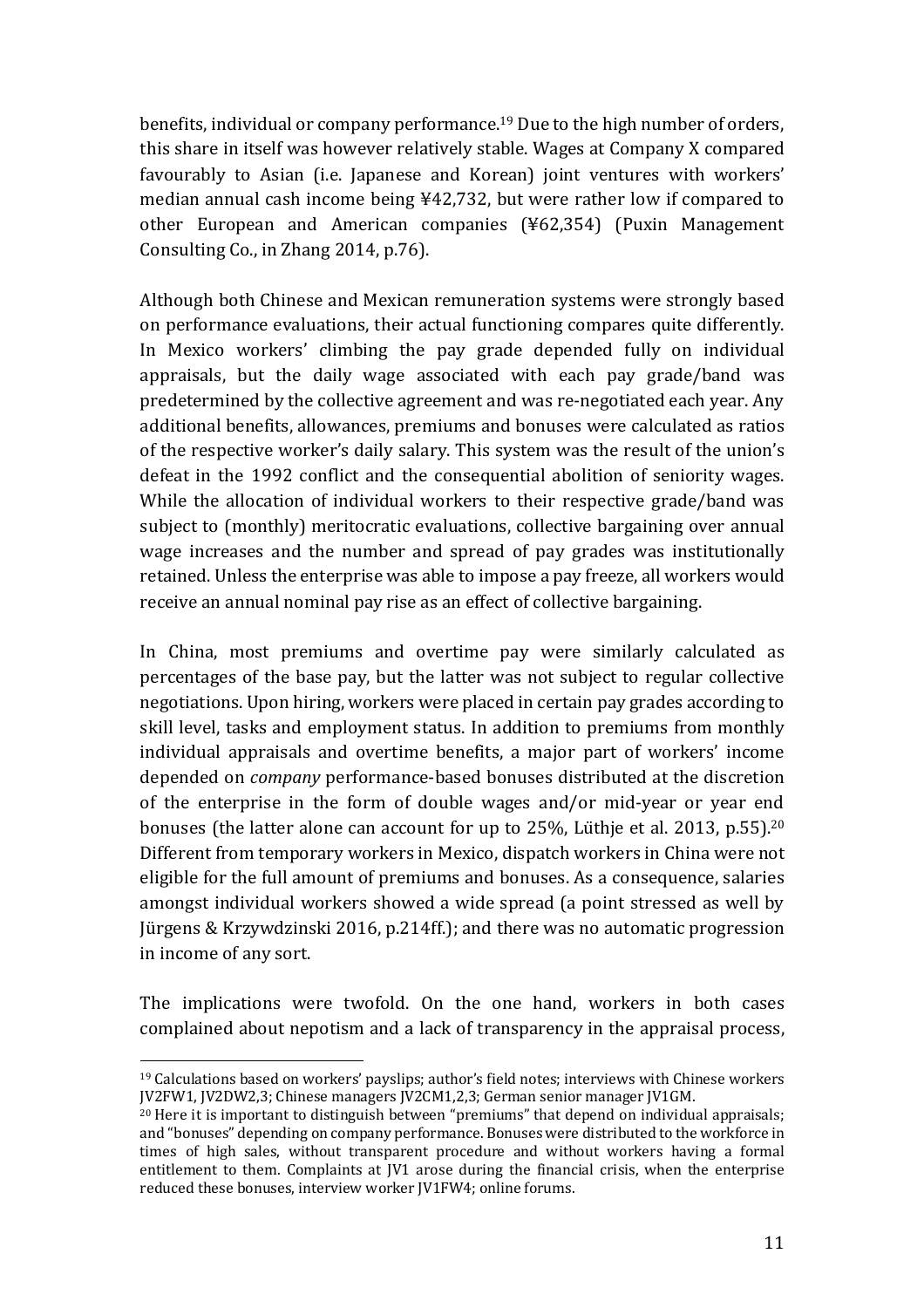although these grievances were more widespread amongst older Mexican workers that had experienced the seniority system than amongst Chinese workers.<sup>21</sup> And temporary and dispatch workers criticised the limited prospect for permanency or career progression. On the other hand, these grievances were partly channelled into complaints to the union administration in Mexico; while in China workers either accepted these practices or sought other forms of coping strategies, such as a venting their anger in internal and public online forums, a reduction of effort and, in the case of dispatch workers, exit. However, that the union in Mexico had the institutional leverage to influence the overall pay grades did not necessarily translate into benefits for the workforce either: in 2002 it agreed to an introduction of five lower pay grades that cut the basic entry salary by 50%. This, again, was a deliberate choice by the union to pre-empt a replay of the 1992 events:

"Huge conflicts have not occurred since 1992, because with us the enterprise achieved a new agreement - the new wage levels that allowed it to lower labour costs. Why did we sign this agreement in 2002? Because we thought it was better to make a deal than to risk another conflict."<sup>22</sup>

In sum, in Mexico the continuous relevance of the union in collective bargaining procedures created a co-determined mechanism for regular wage increases that ran parallel to an otherwise individualised meritocratic system. However, the crucial point is that this institutional legacy in itself was mere potentiality or idle capacity – it still depended on the actual constellation between union leadership, rank and file workers and management to what effect these institutions were actually mobilised. In China, on the other hand, management retained full discretion over wage setting and rather chose to keep workers motivated by redistributing bonuses at will. This system seemed to have worked considerably well, given that Company X in China has grown near continuously and is usually one of the best paying employers in the region. It remains speculative if a majority decision-making power of the German side in the cases of JV1 and JV2 would have altered this arrangement.

## **7.2. Organisation of work and time**

 

Although within the global automotive industry teamwork has been applied in manifold forms (Babson 1995; Kochan et al. 1997; for a conceptual overview on

<sup>&</sup>lt;sup>21</sup> My interviews and evaluation of online message boards suggest that there were complaints about the way performance evaluations were carried out in Company X's Chinese *JVs.* This contrasts with the analysis of Jürgens and Krzywdzinski  $(2016, p.209\text{ff})$ , who stress that the transparent and fair nature of these evaluations led to widespread acceptance within the workforce. It would require better, unrestricted access and larger sampling sizes of worker interviews to answer with more confidence how workers actually viewed the appraisal system.  $22$  Interview former general secretary Company X union Mexico, MU2.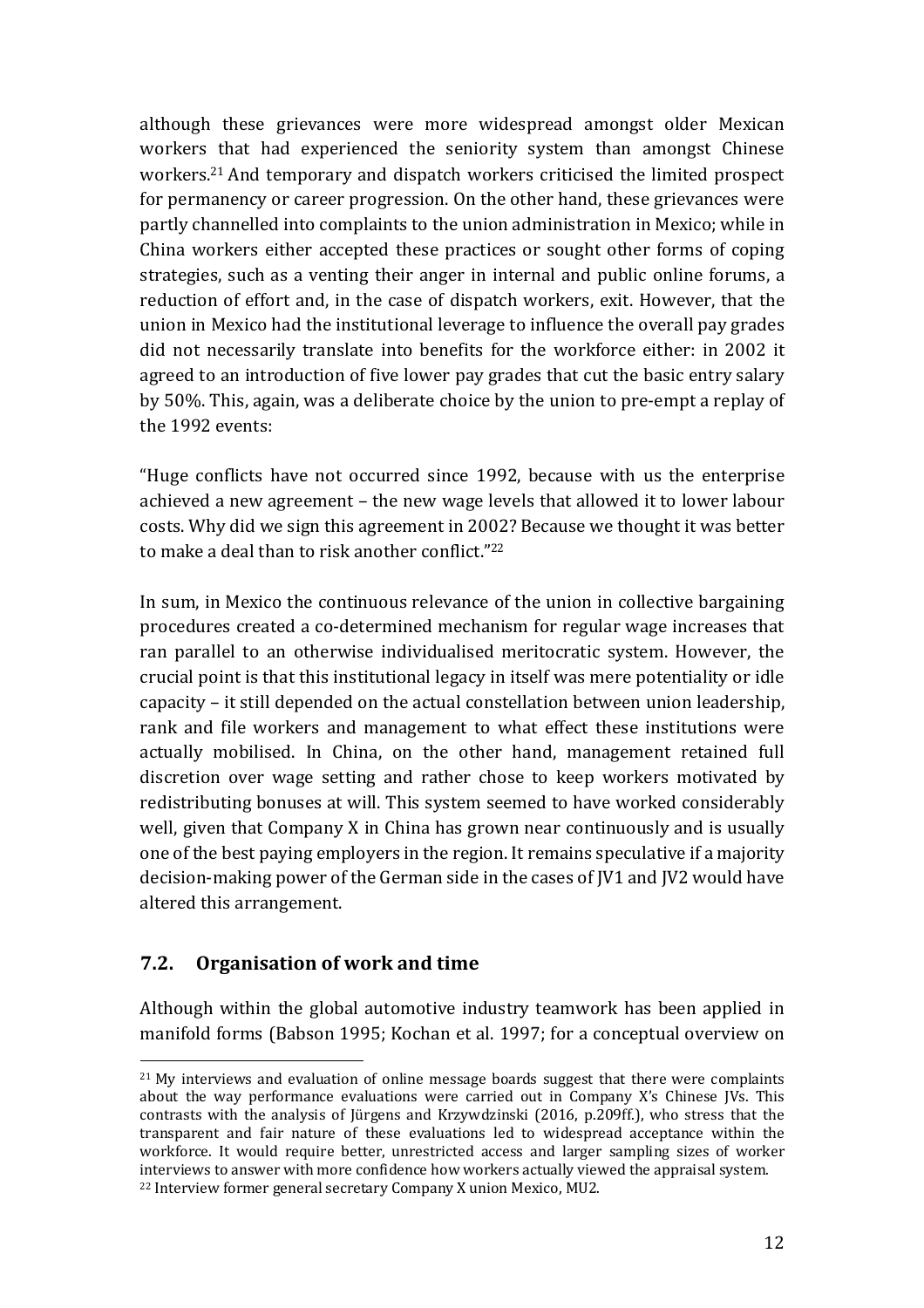team work see Schaper 2014), in ideal typical terms the team in a lean production paradigm should be the responsible unit not only for the fulfilment of immediate productive operations, but also for task assignment (including job rotation), quality control (including responsibility for mistakes), self-evaluation, and "continuous improvements" (CIP) of the production process. This is based on polyvalent task ranges and multi-skilled workers within each team; and a cooperative "client and supplier" philosophy between individual workers, teams and managers. On the surface, work organisation in Mexico and China resembled to lean production philosophies of teamwork and CIP. However, in practice these rules were rarely applied by the book.

In both Mexico and China teamwork was introduced and organised in a top-down fashion, either against explicit union resistance as in Mexico in 1992 – or without worker involvement throughout the gradual enlargement of productive capacity during the 1990s, as in the case of JV2.<sup>23</sup> In both Mexico and China teams were of variable sizes (usually  $1:10$  or  $1:15$ ) depending on the department and workstation. Each team had a skilled worker as a team leader, who, unlike in the German plants, was in both cases not elected by the team members. In Mexico, the team leader was the worker with the highest pay grade in his team, given that he fulfilled certain performance criteria and was approved by the enterprise. In China advanced workers who passed all performance criteria could sit examinations to qualify as potential team leaders, to be appointed by the shop manager if a vacancy opened up (described in detail in Zhang  $2014$ , p.110). In both cases the team leader was accountable to a group leader, who supervised multiple work teams and represented the lowest level of management. Quality circles were formally in place; and workers were asked to submit monthly suggestions for process optimisations, which counted towards their regular performance evaluations.<sup>24</sup>

The team leader supervised, instructed and evaluated the team members' individual performance  $-$  the latter having an immediate effect on wages and promotions. He also had the freedom to re-assign tasks within his group, while higher levels in the hierarchy could re-assign tasks across groups and overrule the decisions of team leaders. Neither in Mexico nor in China was job rotation scheduled by a transparent procedure. It occurred on an informal basis at the discretion of the team leader after consultation with, or orders from, higher-level managers. In addition, and against the principle of "waste reduction", teams at JV2 were usually staffed with a higher number of workers than required for immediate productive operations, so that there was certain flexibility for mutual help or substitution. This was likely a result of the larger amount of inexperienced workers on the production line.

 $23$  Insufficient data is available on how this process unfolded at JV1.

<sup>&</sup>lt;sup>24</sup> Author's field notes; see also L. Zhang  $2014$ , p.138; Montiel  $2001$ , p.175ff.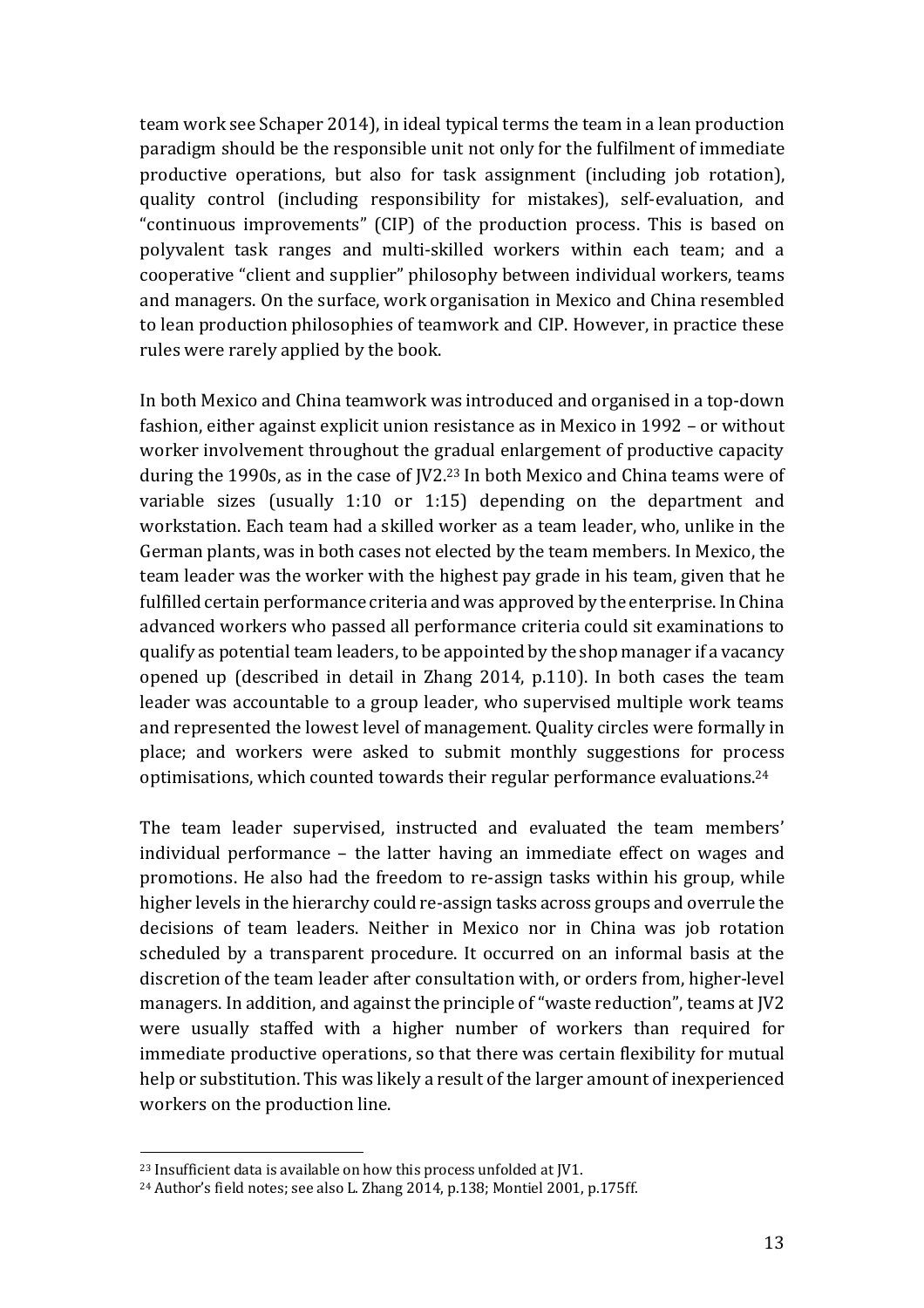Formally, in both China and Mexico were time regimes determined unilaterally by the enterprise  $-$  the union in Mexico had lost its right to co-determine the allocation of overtime or intensification of work in 1992 – including working hours and days, shift length and rotation, and cycle time. The regular working week in Mexico was 44 hours for the day shift, 42 hours for the afternoon shift, and 40 hours for the night shift. Day and afternoon shift included a half an hour break; the night shift was thirty minutes shorter; and shifts rotated on a monthly basis. JV1 followed two different shift systems: a three shift system; and a twoshift system with regular working days of variable length between eight to eleven hours, in which workers alternated between two day shifts, two night shifts and two rest days. IV2 had a three-shift system with eight working hours and biweekly rotation and a working week of 6.5 days – that is, workers had one day off every two weeks. Cycle times were unilaterally determined by the enterprise and varied by task complexity. In newer plants in China, however, all processes were set up for a cycle time of 60 seconds.

Exhausting work rhythms were the most pronounced complaint amongst my interviewees in both China and Mexico. In Mexico, however, workers I interviewed also strongly criticised the particular work organisation for two basic reasons: a general sense of increasing competition, and a more specific frustration with job rotation and alteration of work rules being at the sole discretion of the enterprise.<sup>25</sup> Because teamwork was introduced in Mexico against the will of the majority of the workforce there was persistent discontent with the system. The union committee elected in 2000 proposed to management to tackle the issue by involving union personnel in the co-determination of work rules again. The refusal to even consider the proposal triggered a strike, which resulted in an enlargement of the number of section stewards, and a *de facto* re-vitalisation of grassroots institutions, such as the general assembly, which the enterprise had abolished in its rewriting of the union statutes in 1992. However, no institutional response to workers' demand of control over work rules was made, which rather aggravated the situation of silent dissent on the shop floor  $-$  a fact that was not only confirmed in interviews with workers and academic experts, but also by the existence of clandestine groups of worker dissidents within the plant.<sup>26</sup> The result was that management had to deal with recurring instances of worker refusal (in the forms of wildcat overtime refusals and/or complaints to the union/HR) to accept job rotations; long working hours; forced vacation in times of low orders; and cycle time reductions. For the latter the union tried to negotiate a compensatory increase in workers' salaries in an ad-hoc manner; but no new formal arrangement emerged. The actual functioning of teamwork and time allocation in

 <sup>25</sup> Interviews workers MPW2-12.

 $^{26}$  Interviews workers MPW3.6.7.8; Interview Huberto Iúarez Núñez; author's field notes.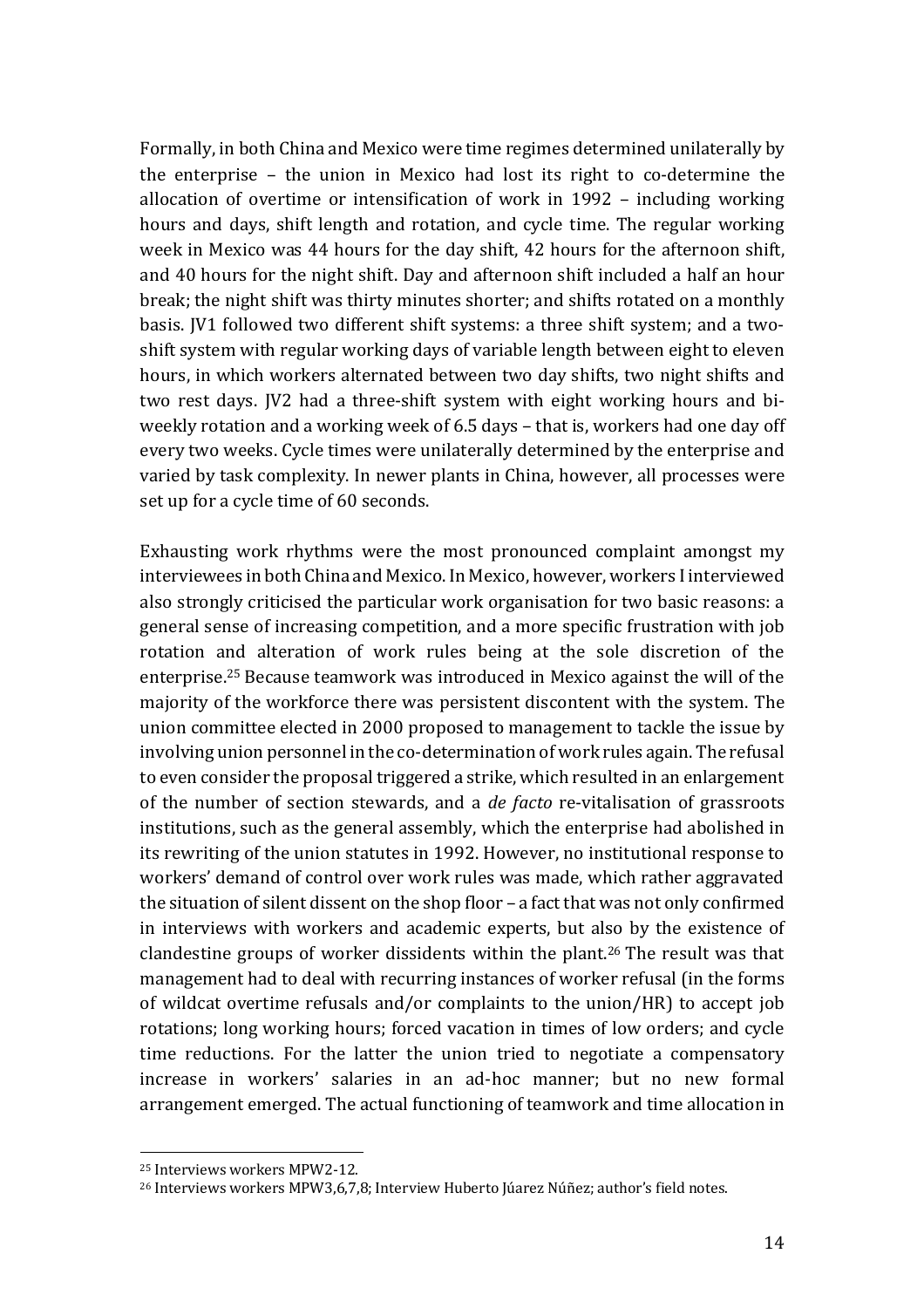Mexico is probably best characterised as a dysfunctional stalemate, in which authoritarianism from above and evasion or resistance from below prevent institutional change either in the interest of workers or of managers. For example, despite incidents of overtime refusals and complaints did management not reintegrate the union in decisions on time allocation  $-$  but neither has it (at the main plant) been able to implement its desired introduction of time accounts, due to stern opposition from the workforce.

In Mexico the recurring back and forth between managerial authoritarianism and workers' strategies of compliance, evasion, or resistance were the determining factor in how the institutional effects of teamwork and CIP actually materialised. The enterprise thwarted workers' proactive contribution to CIP through insufficient monetary and career incentives and in particular through sustained authoritarian hierarchies, which resulted in reduced effort and participation. In practice this counteracted ideal typical institutional effects and implied that Company X in Mexico chose to operate under conditions of persistent discontent and pressure from below, while refraining from installing union- or other mechanisms that could function as safety valves.

In China an assessment of the role of worker agency in shop floor relations is ambivalent at best. While Zhang documents a small number of instances of worker refusal and suggests an image of widespread grassroots resistance (Zhang 2014), Jürgens and Krzywdzinski emphasise workforce compliance and describe shop floor relations at Company X in China as "almost a paradise for management" (Jürgens & Krzywdzinski 2016, p.256). My observations and interviews in China suggest that a reduction of effort amongst ordinary production workers, particularly interns and temporary workers, was widespread, but that this did rarely translate into openly voiced discontent or work stoppages.<sup>27</sup> Quality circles, however, were according to both workers and management largely dysfunctional due to a lack of participation, which was compensated for by union-organised skill contests and prizes for particularly productive workers. Overall, labour relations in the Company X's Chinese plants were rather stable, although they were hierarchical, unilaterally top-down organised and offered little participation or autonomous work organisation to workers.

 $27$  At JV1 a two-hour strike occurred in 2011 to demand improved pay for dispatch workers (interview IV1DW1,2); protest was openly voiced in online forums after the lethal accident of a worker on the shop floor in 2009 (Online forums *baidu tieba*; interviews JV1FW2; JV1DW1,2); and at JV2 workers protested against excessive overtime in 2009 (interview JV2FW1,2).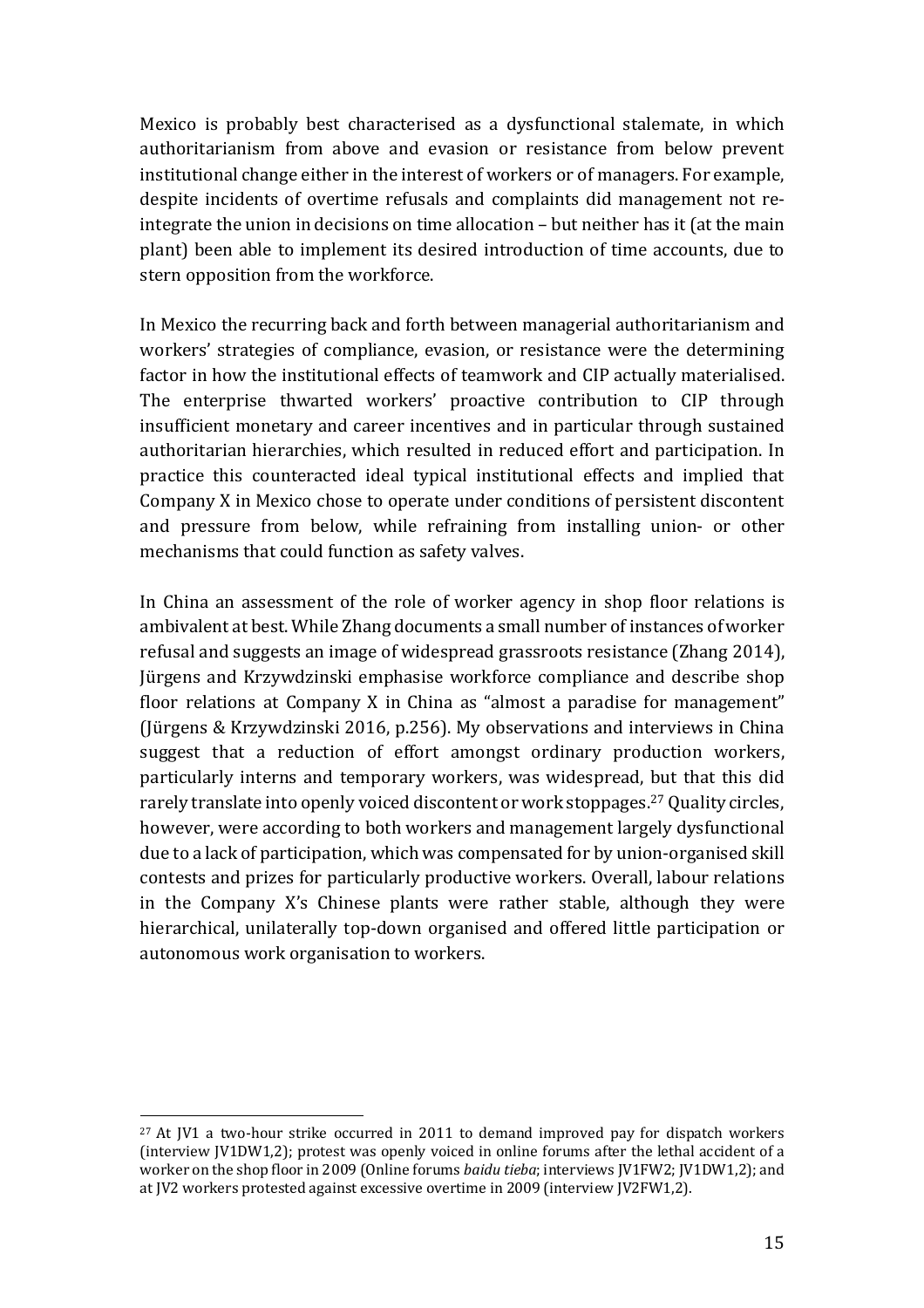## **7.3. Training**

In both Mexico and China Company X was confronted with an incompatibility of the respective national education system and the skills demanded on the shop floor. And in both cases did it adopt training schemes broadly modelled after the experience of its operations in Germany.

In Mexico the plant had established its own on-the-job training processes and a vocational school. In the latter Company X trained specialists in an 80% technical, 20% theoretical scheme adopted from the German dual education system. In 2012 Company X had extended its facilities by another large training centre for workers to be employed at newly opened production sites, in particular its upscale brand plant that opened in 2016. Students of the vocational school were partly trained for Company X's own demand in high-skilled workers, and partly for its suppliers of the nearby industrial park. Only recently has Company X joined a certification scheme of the German Chamber of Commerce that makes these degrees transferrable.28

There were essentially two options to become a specialist worker at Company X in Mexico. New entrants could be hired as specialists if they were graduates from a (preferably Company X's) vocational school. To this end Company X offered scholarships to graduates of (the better) high schools in the area. Ordinary workers on the other hand were usually required to have a high school degree and received a basic training on the job, under rules stipulated in the Collective Contract and monitored closely by union personnel. However, if they received good performance evaluations and qualified for a company-internal scholarship, they could train to become a specialist concurrent with their (reduced) participation in normal productive operations. Workers could also access noncomprehensive individual courses if they gained particular premiums through good work performance.<sup>29</sup>

In China, Company X did not establish its own vocational schools, but hired graduates from Chinese polytechnic high schools and colleges and trained them in in-house processes. Separate rooms on the shop floor of the respective departments should allow for training in basic skills; and in advanced skills where a "professional training room" was available. The training range at IV2's main plant, for example, covered product and automation technology, project management, lean training, design, management training and foreign languages.<sup>30</sup>

 $28$  I thank Judith Wiemann and an anonymous reviewer for clarifying this point.

<sup>&</sup>lt;sup>29</sup> Interview worker MPW4.

 $30$  At JV1 certain training aspects have been concentrated at particular locations – one of the newer plants in the East, for example, is responsible for all aspects of lean training.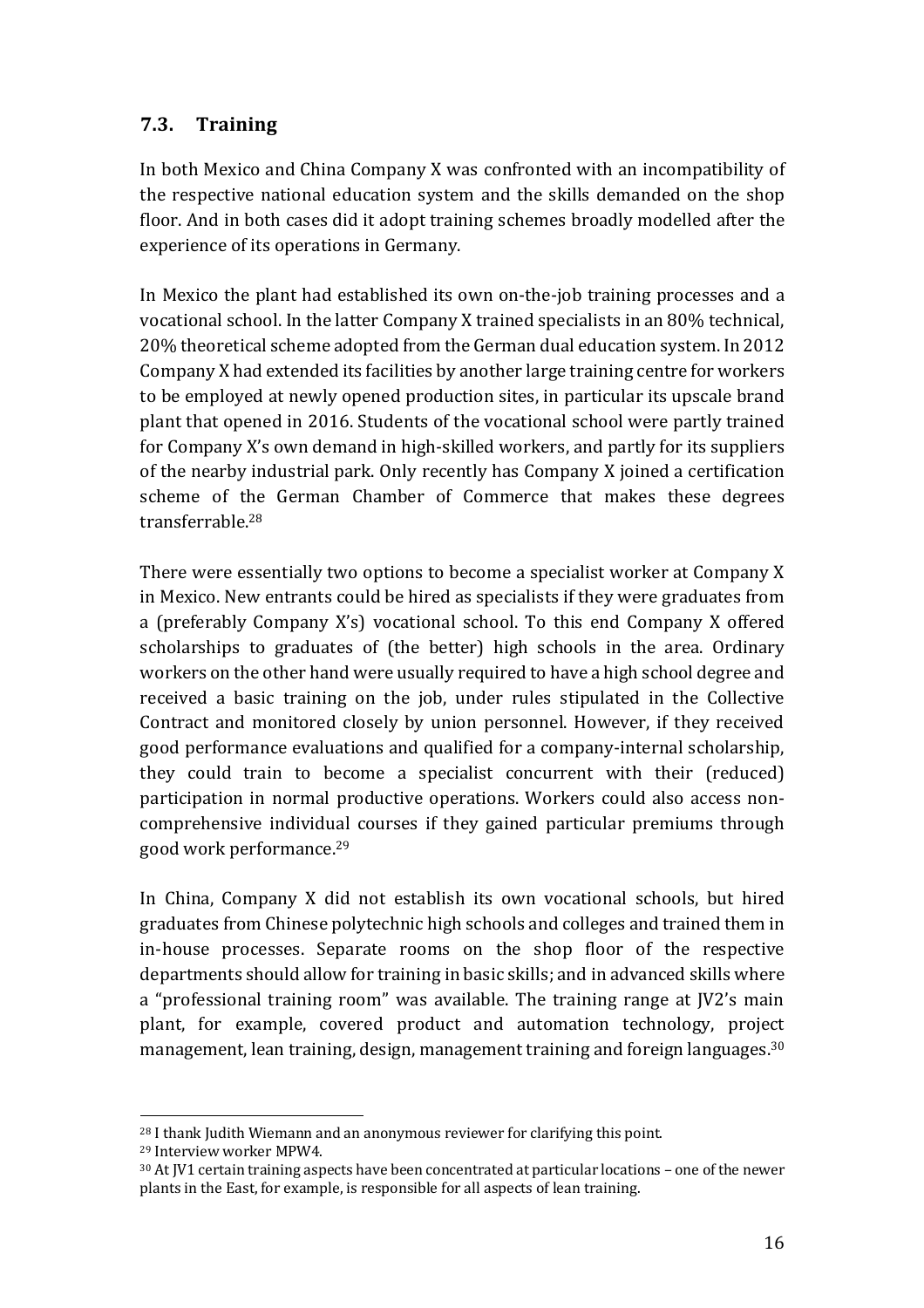Jürgens and Krzywdzinski (2015) describe in detail the pathways open to ordinary workers and skilled professionals in pursuit of an "expert" career within the enterprise. My observations and interviews confirm that the shortage of  $-$  and related need to retain  $-$  skilled personnel explains the development of expert career tracks for a minority of workers. However, this should not mislead to the assumption that there was widespread general training or strong imperatives of "lean production". The aspects of a lean system that would have demanded worker involvement were only partially applied at Company X in China (indicated above by the teamwork system). Active participation beyond following job instructions, as well as high skill levels, were demanded from a small section of the workforce only. Instead, Company X's rapid expansion in China necessitated a constant intake of new workers for simple manual tasks associated with the strongly Taylorised production process and limited model range that allowed for production lines being used for one or two models only. All new workers received a basic training in motoric functions; the operation of certain tools; techniques to avoid production mistakes; how to fill in operative sheets etc. But for dispatch workers and interns it could be drastically reduced. Dispatch workers at IV2 were supposed to be trained for two to four weeks before they were successively integrated into regular work teams, depending on models, particular tasks and learning capacity of the individual worker. In fact, however, their training was often cut short to a few days, before they were used in normal operations.<sup>31</sup> As a German senior manager simply put it: "it is learning by doing."32

This issue entered a vicious circle, because not only did workers complain about the monotony of work, but migrant dispatch workers, who still had access to a plot of land in the countryside, where likely to leave the plant after receiving their annual bonuses.<sup>33</sup> This section of the workforce was a minority only, which did not drive the turnover rate amongst dispatch workers beyond 10%, but it fostered the segmentation of skill development. Moreover, and more generally, the content of basic training schemes was not comprehensive, but geared towards the demanded productive operations. This allowed for the reduction of training times for workers designated for simpler operations. In other words, Company X in both cases, but particularly in China, tried to keep training limited for those sections of the workforce that were most likely to leave voluntarily and/or functioned as a buffer in times of economic downswings.

 $31$  Interviews migrant dispatch workers IV2MDW5.6; German senior manager IV2GM3 (1).

<sup>&</sup>lt;sup>32</sup> Interview IV2GM3 (1).

<sup>33</sup> Interviews IV2MDW5.6: IV1DW3.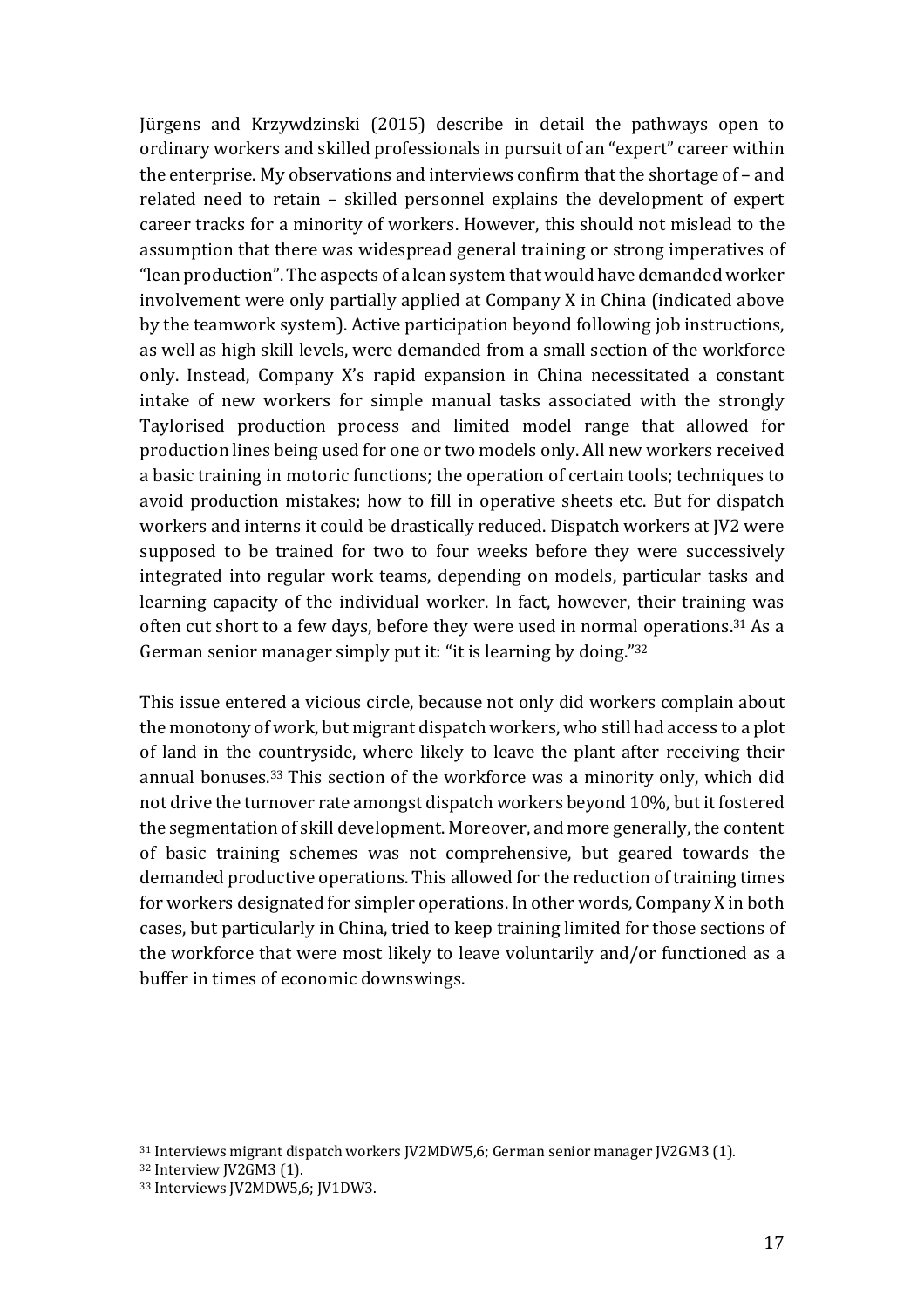## **8. Convergence – Managerial prerogatives on the technological composition of the production process**

Finally, there are also areas of the production process, where worker agency was virtually absent or of little effect. This concerned in particular the technological composition of the production process that was in both cases fully determined by managerial decision-making, with little possibility for workers to alter it, once it had been implemented.

Company X makes extensive use of shared platforms and modular production, with the aim of achieving higher economies of scale and the ability to produce each model at every location. The pressure on a homogenisation of technological and operational processes across different plants is therefore high. On the one hand, certain machinery, such a laser welding for the roof of the car, has to be - and was – present at all plants producing state of the art models. The definition of the same welding points across sheet metal parts of different size and shape on the other hand allows for a further standardisation of tasks that workers have to fulfil. Overall, employed technology and tasks were very similar between different factories and between Mexico and China - with two exceptions. First, plants in China that continued to produce older models, which would sell due to the closed domestic market and large public orders, would manufacture these models with outdated technology. In 2013 the first press line that was relocated from the closed US production facility in the late 1980s was just being dismantled at  $V^2$  – it had been used to produce a 1980s model until 2012. Secondly, automation was handled much more flexibly in China than in Mexico, although these adaptations took place in essentially one department only: the body shop. Automation rates in the body shop for some older models in China could be as low as 29%, and did not exceed 70% even for state of the art models.<sup>34</sup>

This convergence, as well as the lower and more varied automation rates in China, was explicable by unilateral management decisions, as its prerogative over the implementation of technological changes was unchallenged in both cases. In the 1992 conflict the Mexican union had lost both its institutionalised right and the rank and file power to *de facto* veto transformations of production technology. After this date, decisions on technological change were, as in the Chinese case, at the unilateral discretion of management; and my interviews with union representatives and workers gave no indication of a political challenge of this fact. This also implies that the divergence in automation rates between the Mexican and Chinese case has less to do with industrial relations than with managerial considerations of cost, quality, quantity, model range etc.  $-$  and with the construction date of the respective plant. Indicated by the deployment of state of

 $34$  Author's field notes.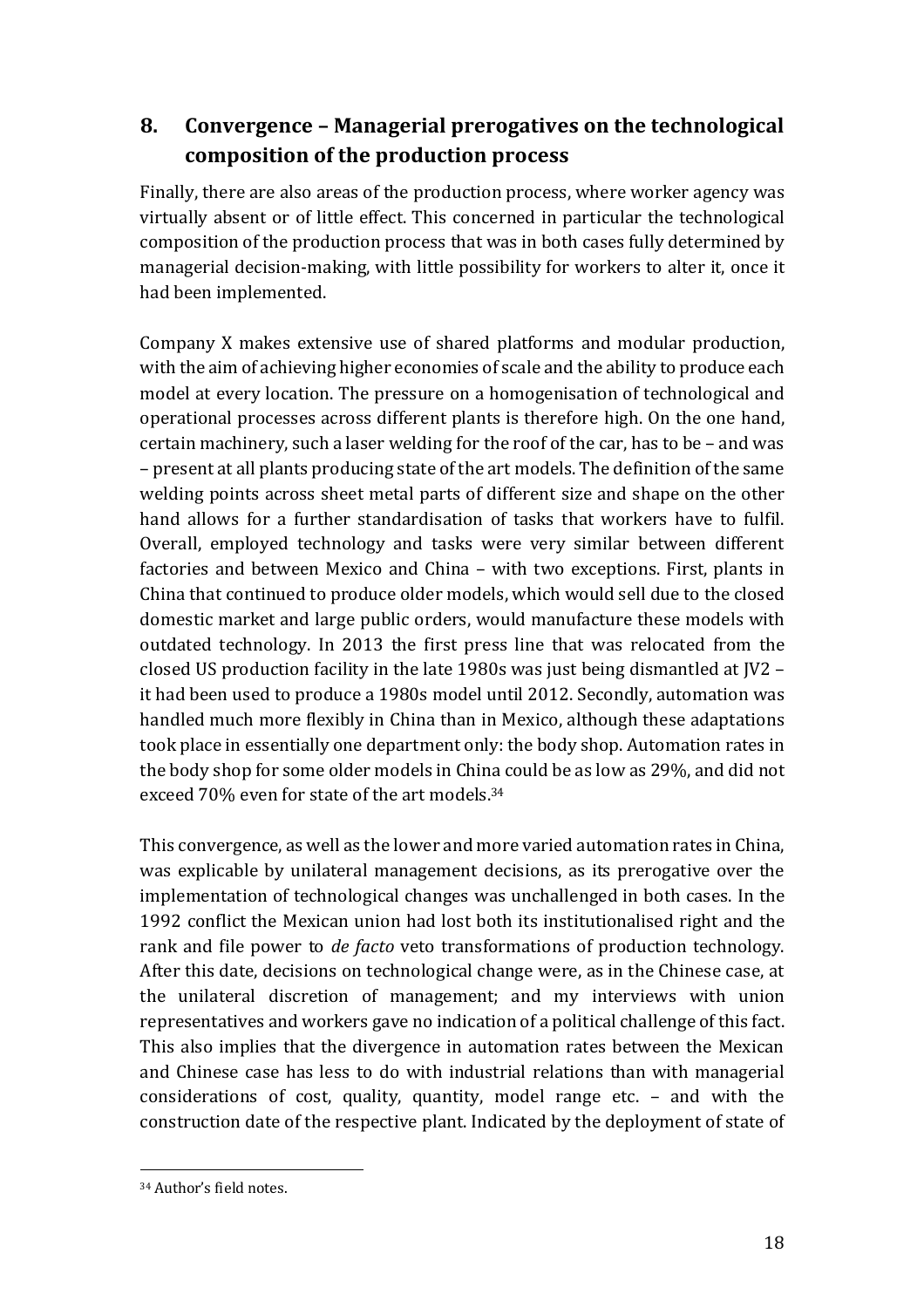the art technology with the erection of new plants, younger Chinese plants will most likely see an increase in automation over time, with the phasing out of older models, rising wages and growing pressure on productivity. These dynamics had already been present for decades in the Mexican case, and intensified with NAFTA.

## **9. Conclusion**

I have argued that hybridization or convergence and divergence between the actual operations of subsidiaries of transnationally operating car manufacturers are not mere expressions of different structural factors and institutional constraints, but essentially depend on the question of what social agents "actually do" with them. I have made two interrelated arguments. First, the watershed event of the 1992 conflict in Mexico demonstrates that approaches based on ideal-type construction lack the capacity to properly explain institutional change. Instead, the new institutional matrix that emerged after 1992 is better understood and analysed as a specific outcome of processes of relational agency between managers/policy makers and workers.

Second, I have acknowledged the virtue of static typologies in comparing the different shop floor arrangements that characterise the production process and employment relations in the Mexican and Chinese subsidiaries of Company X. I have then, however, shown that the institutions themselves are mere potentiality, realised only when acted upon by managers and workers. The direction of the effects of this agency is however less clear and not easy to predict – meritocratic remuneration systems in China and Mexico worked differently due to routinized wage bargaining in the latter case; a stalemate between workers and managers over task and time allocation emerged in Mexico due to a "state of inconformity" in the workforce; and in China exit strategies of dispatch workers and the segmentation of training schemes entered into a mutually reinforcing dynamic. These outcomes in institutional functions were not deducible from the institutional design *per se* – which implies that there is no way around analysing the actual agency of all stakeholders involved in more detail. This could only be done to a limited degree here – in particular the short- and long-term effects of the 1992 conflict warrant more attention.

Finally, the argument established should not be misunderstood as voluntarist: institutions and structures do matter, because they can provide the medium through which relational agency unfolds – they can be conceived as "idle capacity" for agency. Similarly, the argument of this article is not a claim to reduce hybridization or convergence/divergence to the impact of worker agency  $-$  the agency of managers and policy makers clearly matters, and is likely to still have a more decisive impact on the outcome of processes of relational agency, due to a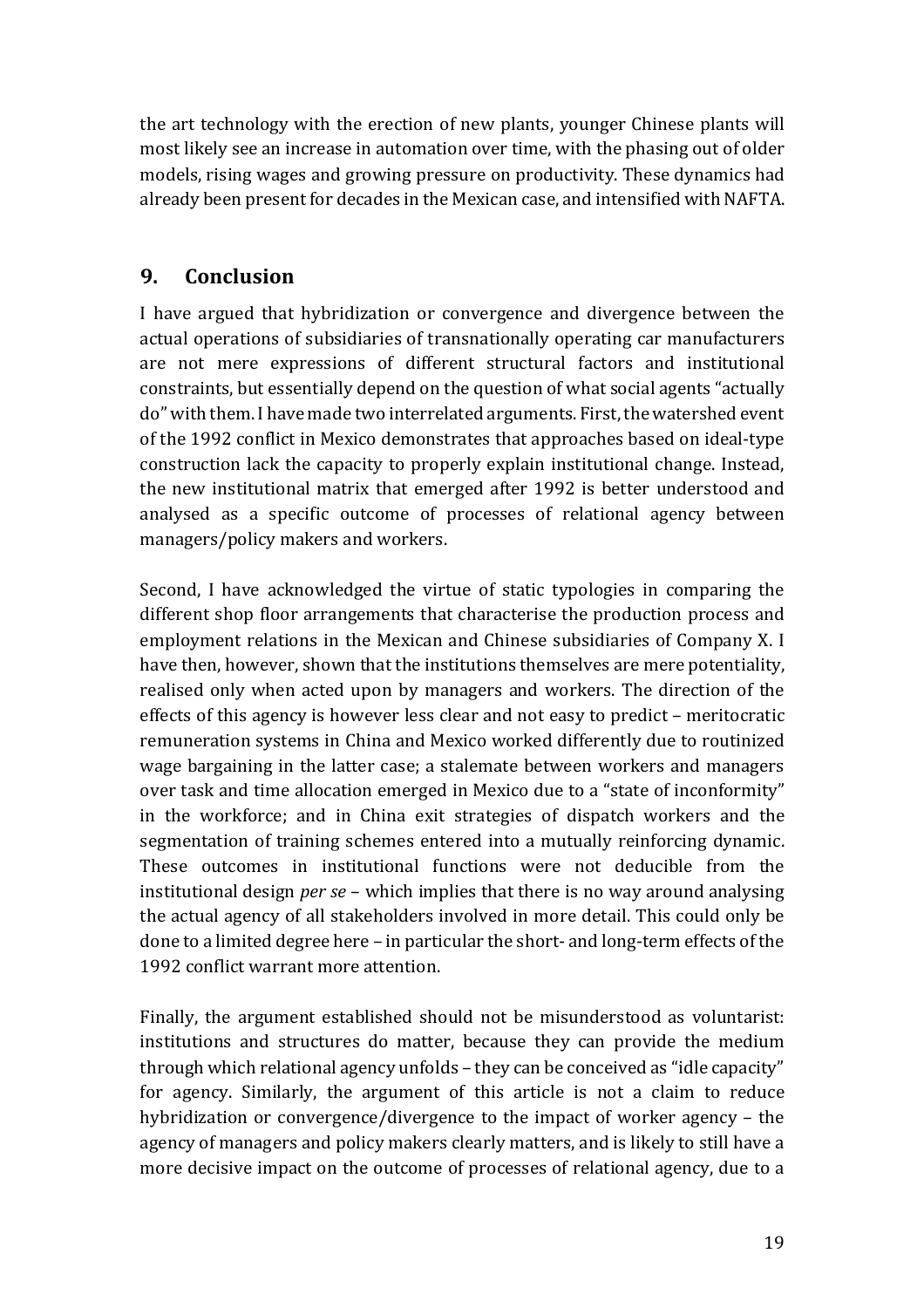higher ability to mobilise institutions and structures in their interest. The point remains, however, that this agency does not unfold in a social vacuum, but in relation to that of non-elite social groups  $-$  and that an adequate explanation of social and institutional change in their concrete forms therefore requires the inclusion of these forms of agency. While the virtues of comparative institutionalist approaches are undeniable, a more agency-centric theory of institutional change and its methodological mirror image in the form of a labourinclusive research agenda appear as promising avenues for future theoretical and empirical research.

#### **10. Bibliography**

- Abo, T. ed., 1994. *Hybrid factory. The Japanese Production System in the United* States, New York: Oxford University Press.
- Babson, S. ed., 1995. *Lean work: empowerment and exploitation in the global auto industry*, Detroit: Wayne State University Press.
- Becker-Ritterspach, F.A.A., 2009. *Hybridization of MNE Subsidiaries. The* Automotive Sector in India, Basingstoke, New York: Palgrave Macmillan.
- Bennett, D.C. & Sharpe, K.E., 1985. *Transnational corporations versus the state: the political economy of the Mexican auto industry*, Princeton: Princeton University Press.
- Boyer, R. et al. eds., 1998. *Between imitation and innovation: The transfer and* hybridization of productive models in the international automotive industry, Oxford, New York: Oxford University Press.
- Boyer, R., 1998. Hybridization and Models of Production: Geography, History, and Theory. In R. Boyer et al., eds. *Between imitation and innovation: The* transfer and hybridization of productive models in the international automotive industry. Oxford, New York: Oxford University Press, pp. 23-56.
- Boyer, R. & Freyssenet, M., 2002. *The productive models: the conditions of profitability*, Basingstoke, New York: Palgrave Macmillan.
- Chan, C.K.-C., 2014. Constrained Labour Agency and the Changing Regulatory Regime in China. *Development and Change*, 45(4), pp.685–709.
- Chin, G.T., 2010. *China's automotive modernization: the party-state and* multinational corporations, Basingstoke, New York: Palgrave Macmillan.
- Covarrubias, A., 2014. *Explosión de la Industria Automotriz en México: De sus* encadenamientos actuales a su potencial transformador, Mexico City: Friedrich Ebert Stiftung México.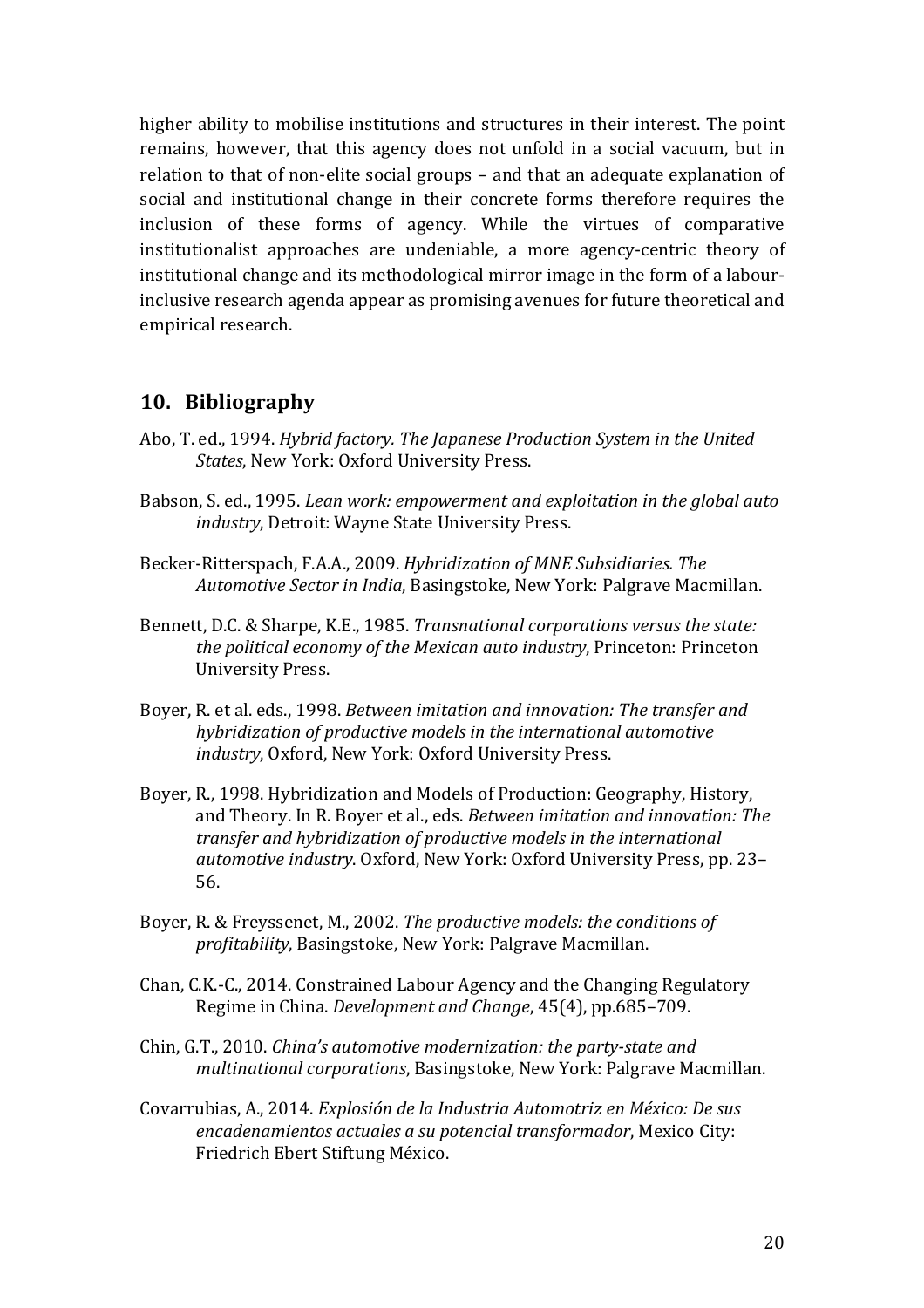- Cremer, A. & Funakoshi, M., 2015. Volkswagen overtakes Toyota as world's biggest carmaker. *Reuters*. Available at: http://www.reuters.com/article/us-toyota-salesidUSKCN0Q805F20150803 [Accessed December 7, 2015].
- Elfström, M. & Kuruvilla, S., 2014. The Changing Nature of Labor Unrest in China. *Industrial and Labor Relations Review*, 67(2), pp.453–480.
- Freyssenet, M. ed., 2009. *The second automobile revolution: trajectories of the* world carmakers in the 21st century, Basingstoke, New York: Palgrave Macmillan.
- Hancké, B., 2009. Introducing the Debate. In B. Hancké, ed. *Debating varieties of capitalism: a reader.* Oxford: Oxford University Press, pp. 1-17.
- Healy, T., 2008. *Gendered Struggles against Globalisation in Mexico*, Aldershot, Hampshire: Ashgate.
- Hollingsworth, J.R. & Boyer, R., 1997. Coordination of Ecomnomic Actors and Social Systems of Production. In J. R. Hollingsworth & R. Boyer, eds. *Contemporary Capitalism: The Embeddedness of Institutions*. Cambridge: Cambridge University Press, pp. 1-47.
- Juárez Núñez, H., 2006. Global Production and worker response: The struggle at Volkswagen of Mexico. WorkingUSA, 9(1), pp.7-28.
- Juárez Núñez, H., 1993. Los sindicatos frente a las políticas empreseriales de elevación de la productividad. In E. de la Garza Toledo & C. García, eds. *Productividad: distintas experiencias*. Mexico City: Universidad Autónoma Metropolitana, Friederich Ebert Foundation, pp. 139-147.
- Juárez Núñez, H., Bueno, C. & Rivero, A.A.L. eds., 2005. *El Auto global: desarrollo, competencia y cooperación en la industria del automóvil*, Puebla: Consejo Nacional de Ciencia y Tecnología.
- Jürgens, U., 2009. The Final Chapter of the "VW Model"? The VW Trajectory, 1995-2005. In M. Freyssenet, ed. The second automobile revolution: trajectories of the world carmakers in the 21st century. Basingstoke, New York: Palgrave Macmillan, pp. 225-245.
- Jürgens, U. & Krzywdzinski, M., 2015. Competence development on the shop floor and industrial upgrading: case studies of auto makers in China. The *International Journal of Human Resource Management*, 26(9), pp.1204– 1225.
- Jürgens, U. & Krzywdzinski, M., 2016. *New Worlds of Work. Varieties of Work in Car Factories in the BRIC Countries, Oxford, New York: Oxford University* Press.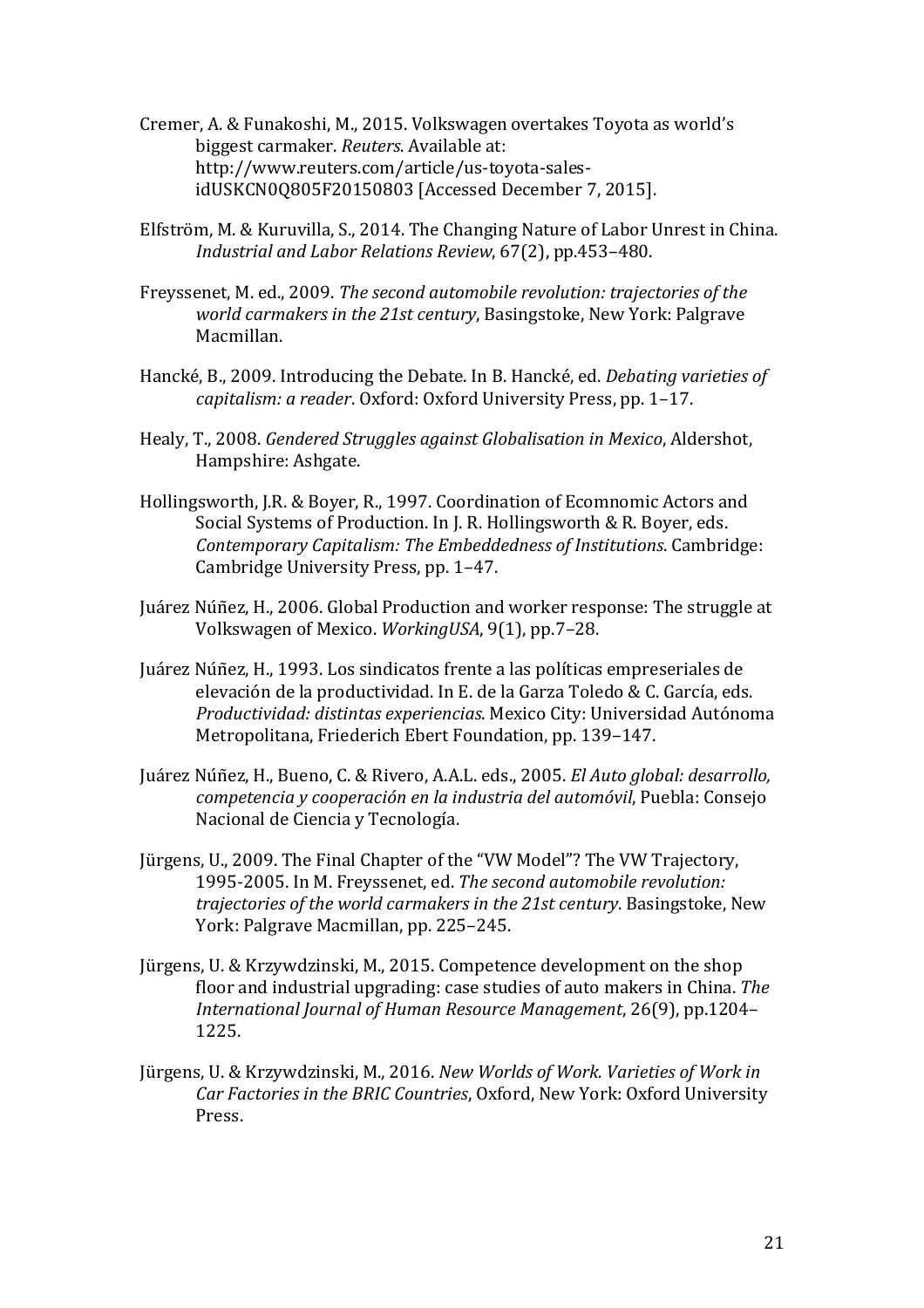- Jürgens, U., Malsch, T. & Dohse, K., 1989. Moderne Zeiten in der Automobilfabrik: *Strategien der Produktionsmodernisierung im Länder- und Konzernvergleich*, Berlin: Springer.
- Kochan, T.A., Lansbury, R.D. & Macduffie, J.P. eds., 1997. *After lean production:* evolving employment practices in the world auto industry, Ithaca: ILR Press.
- Kostova, T. & Roth, K., 2002. Adoption of an Organizational Practice by Subsidiaries of Multinational Corporations: Institutional and Relational Effects. The Academy of Management Journal, 45(1), pp.215-233.
- Kumon, H. & Abo, T. eds., 2004. *The Hybrid Factory in Europe. The Japanese Management and Production System Transferred*, Basingstoke, New York: Palgrave Macmillan.
- Lüthje, B., Luo, S. & Zhang, H., 2013. *Beyond the iron rice bowl: regimes of production and industrial relations in China*, Frankfurt a.M.: Campus.
- Mahoney, J., 2000. Path dependence in historical sociology. *Theory & Society*, 29(4), p.507.
- Meng, X., 2000. *Labour market reform in China*, Cambridge, New York: Cambridge University Press.
- Montiel, Y., 2001. *Un mundo de coches: Nuevas formas de organización del trabajo. Estudios de caso*, Mexico City: CIESAS.
- North, D.C. & Weingast, B.R., 1989. Constitutions and Commitment: The Evolution of Institutions Governing Public Choice in Seventeenth-Century England. *Journal of Economic History*, 49(4), p.803.
- Pries, L., 1993. Volkswagen ¿Un nudo gordiano resuelto? *Trabajo. Sociedad, Tecnología y Cultura*, (9), pp.7–23.
- Pringle, T., 2011. *Trade unions in China: the challenge of labour unrest*, Abingdon, New York: Routledge.
- Schaper, N., 2014. Gruppenarbeit in der Produktion. In Arbeits- und *Organisationspsychologie*. Berlin, Heidelberg: Springer, pp. 393–417.
- Streeck, W., 1992. *Social institutions and economic performance: studies of industrial relations in advanced capitalist economies*, London: Sage.
- Streeck, W. & Kenworthy, L., 2005. Theories and Practices of Neocorporatism. In T. Janoski et al., eds. *The handbook of political sociology: states, civil* societies, and globalization. Cambridge, New York: Cambridge University Press.